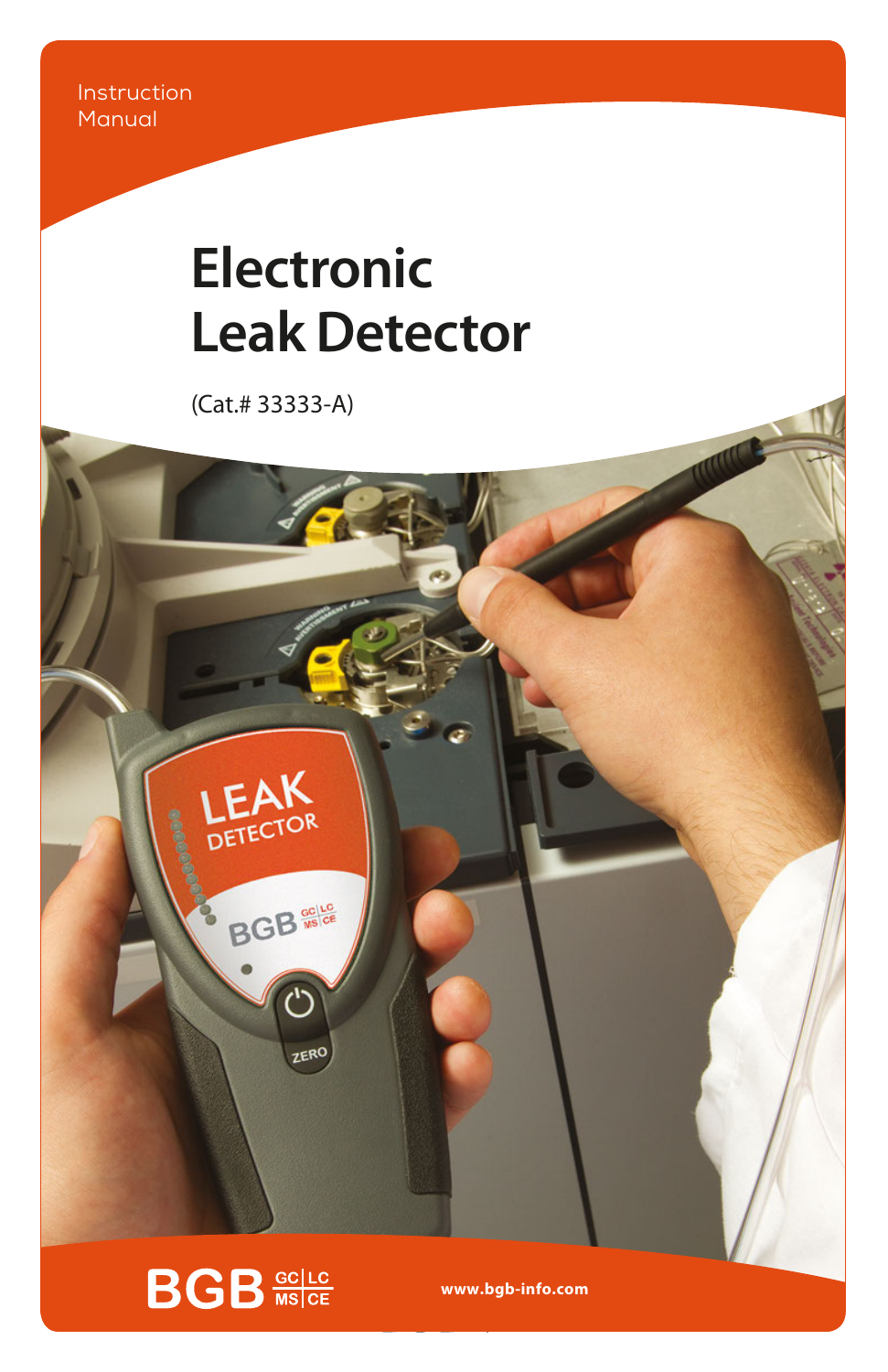### **Table of Contents**

| 1.0  |  |
|------|--|
| 2.0  |  |
| 3.0  |  |
| 4.0  |  |
| 5.0  |  |
| 6.0  |  |
| 7.0  |  |
| 8.0  |  |
| 9.0  |  |
| 10.0 |  |
| 11.0 |  |
| 12.0 |  |
| 13.0 |  |
|      |  |
|      |  |



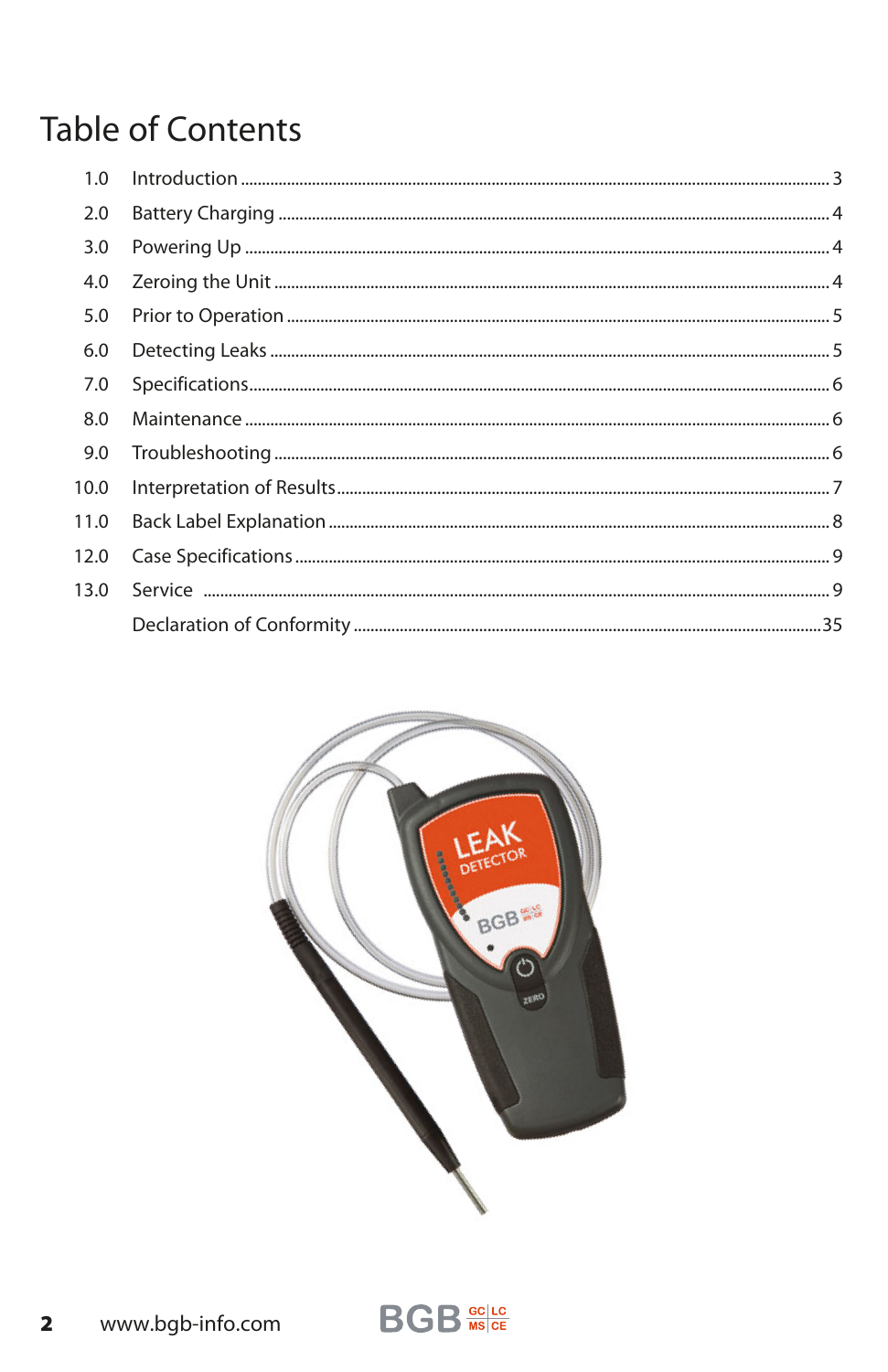## Electronic Leak Detector

#### **Operating Instructions**

#### **1.0 Introduction**

BGB's portable electronic leak detector is specifically designed for use with gas chromatography (GC) systems. It detects small leaks of any gas with a thermal conductivity different from air. The reference gas inlet (Figure 1 on page 5) draws in ambient air for comparison to gas drawn into the sample probe. The intensity of a leak is indicated by both an LED light display and an audible alarm. Table 1 explains how to interpret the LED display.

**NOTE:** The leak detector is not a quantitative device, it is a qualitative measure of the location, intensity, and nature of a gas leak.

It is best practice to use a leak detector daily to check critical seals (for example, septa, column nuts, reducing nuts, and fittings on gas lines). In addition to being used regularly, the leak detector should be charged regularly to ensure the battery pack continues to hold its charge.

If this instrument is used in any manner other than described in the manual, the CE declaration is void.

Should you require assistance at anytime regarding our leak detector, please contact BGB Customer Service.

|                               | <b>Leak Detector LED Indicator Display and Interpretation</b> |                        |                                                                  |                                                                                                               |  |
|-------------------------------|---------------------------------------------------------------|------------------------|------------------------------------------------------------------|---------------------------------------------------------------------------------------------------------------|--|
|                               | <b>Unit State - Powered</b><br>On/Off                         | <b>LED Color</b>       | <b>LED State</b>                                                 | Interpretation                                                                                                |  |
|                               | On                                                            | Blue > Red<br>& Yellow | On/Blue flashes once, red and<br>yellow cycle for 15 seconds/Off | Unit is powering on and<br>running startup sequence                                                           |  |
| <b>Unit Battery</b>           | On                                                            | Blue                   | On/Steady                                                        | Ready for use, battery does not<br>require charging                                                           |  |
| <b>State</b>                  | On                                                            | Blue                   | On/Flashing                                                      | <b>IMPORTANT: Unit must be charged</b>                                                                        |  |
|                               | Power Button<br>Depressed                                     | <b>NONF</b>            | <b>NONF</b>                                                      | Battery has fully discharged<br><b>IMPORTANT: Unit must be charged</b>                                        |  |
|                               | On/Off                                                        | Green                  | On/Flashing                                                      | Unit is plugged in to the AC adaptor or<br>USB cable and is charging a very<br>low battery (trickle charging) |  |
| <b>Unit Charging</b><br>State | On/Off                                                        | Green                  | On/Steady                                                        | Unit is plugged in to AC adaptor or<br>USB cable and is in full charge mode                                   |  |
|                               | On/Off                                                        | Green                  | Off                                                              | Unit is plugged into AC adaptor or<br>USB cable and the unit is fully charged                                 |  |
| <b>Unit Operation</b>         | On                                                            | Red or<br>Yellow       | On/Steady                                                        | Unit is indicating a difference in thermal<br>conductivity between probe and reference                        |  |
|                               | On                                                            | Red &<br>Yellow        | On/Cycling for 4<br>seconds/Off                                  | Zero set button has been depressed<br>and unit is rezeroing                                                   |  |

#### **Table 1**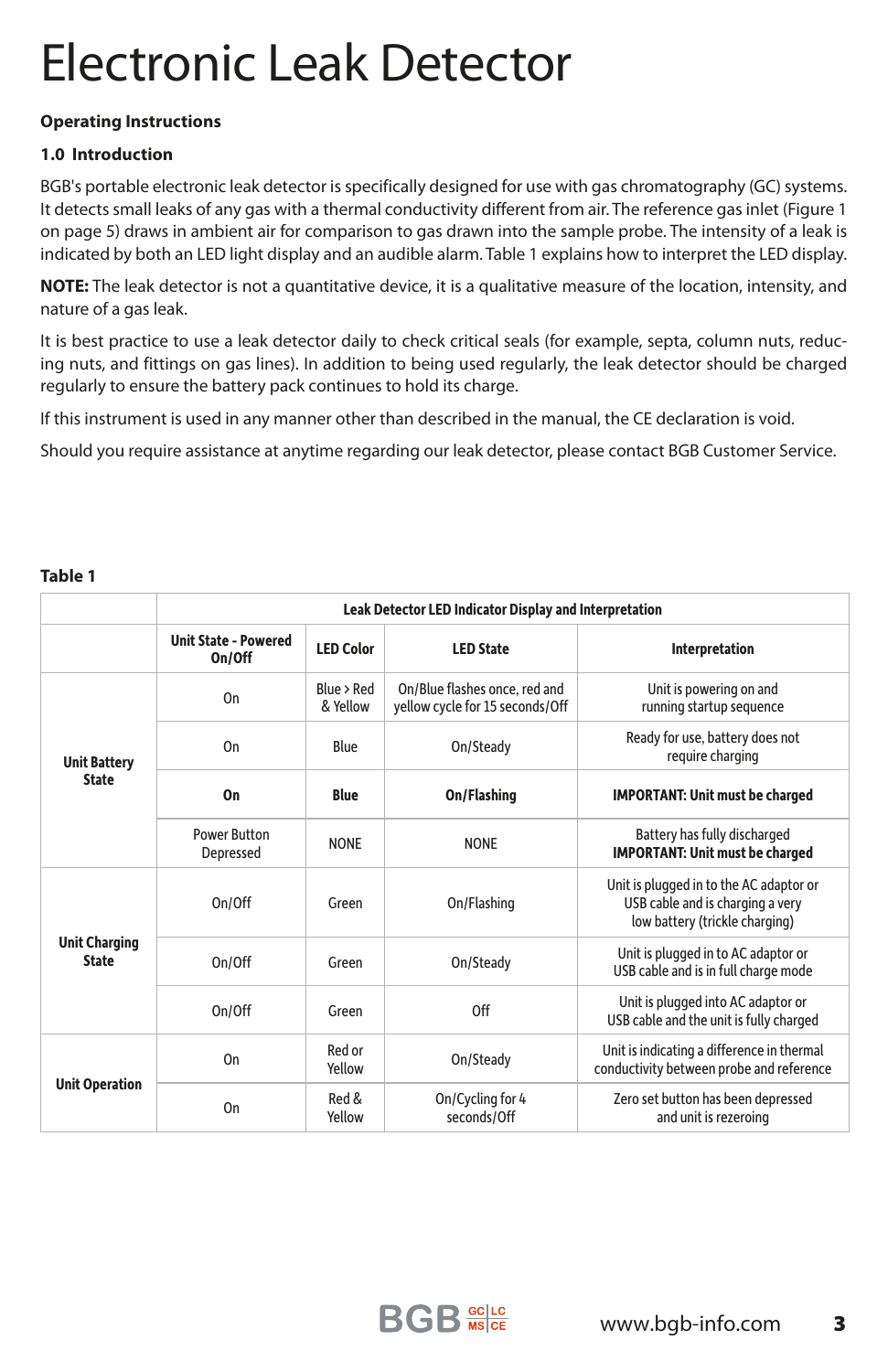#### **2.0 Battery Charging**

The leak detector should be fully charged prior to use. Only use the AC adaptor or USB cable, both of which are provided with the unit. To charge the battery using the AC adaptor, first install the correct plug for your country's AC outlets onto the provided AC adaptor. Insert the AC adaptor into an electrical outlet, and then insert the barrel plug on the other end of the AC adaptor into the connector on the bottom of the leak detector unit. To charge the battery using the USB cable, simply plug the USB cable into the unit and into a USB port. While charging, the green battery charge indicator LED will illuminate. When the battery is fully charged, the green battery charge indicator LED will no longer be illuminated.

When the leak detector's charge is low, the blue LED located between the red and yellow LEDs will begin to flash. It is important to charge the leak detector when the blue light is flashing to avoid complete battery discharge and possible damage to the battery.

**NOTE:** If the battery is fully discharged, no LED will illuminate.

**CAUTION:** For the health of the battery, it is not recommended to continuously operate the leak detector when it is plugged in and charging. However, if your battery has been allowed to fully discharge and will no longer hold a charge, the unit can be operated while plugged in receiving charge directly from the power supply. To operate the leak detector while it is plugged in, follow the instructions for regular operation, and when the blue LED illuminates steady or flashing the unit is ready to use.

**CAUTION:** The leak detector contains a nickel-metal hydride (NiMH) battery. Like other battery-operated devices, if the battery is left for long periods of time without being charged, it can discharge to a point where the battery cannot accept a charge. **We recommend that you charge the battery at least once every 3 months. If your leak detector is used often for routine maintenance, as recommended, more frequent charging may be necessary.**

**CAUTION:** Replacement of the rechargeable battery in this unit is performed at the factory. There are no serviceable parts inside this unit. Opening the case or tampering with the internal parts will void the factory warranty.

**NOTE:** Recharging a low battery can take approximately 6 hours.

**NOTE:** The leak detector may get warm to the touch during charging, but this is normal and not a safety concern.

#### **3.0 Powering Up**

Take the probe assembly from the holder. Depress and hold the power button (Figure 1 on page 5) until the unit responds by initiating a starting sequence that lasts approximately 15 seconds, during which the red and yellow LEDs will flash. When the red and yellow LEDs stop flashing and the blue LED illuminates, the unit is ready to use or zero. During the **starting sequence, DO NOT** attempt to zero the unit.

#### **4.0 Zeroing the Unit**

The instrument may need to be zeroed periodically between uses, especially if it is moved from room to room or between areas of differing temperature or humidity. **Do not attempt to zero the unit while the probe is stored in the holder.** The probe **MUST** be removed from the probe holder (Figure 1 on page 5) before zeroing the unit. To re-zero, press the zero set button. The unit will run a re-zeroing sequence for approximately 4 seconds, during which the red and yellow LEDs will flash. When all LED lights stop flashing and the blue LED light is lit, the unit is ready for use.

**NOTE:** To avoid false readings, do not attempt to use or zero the unit while the zeroing sequence is in progress.

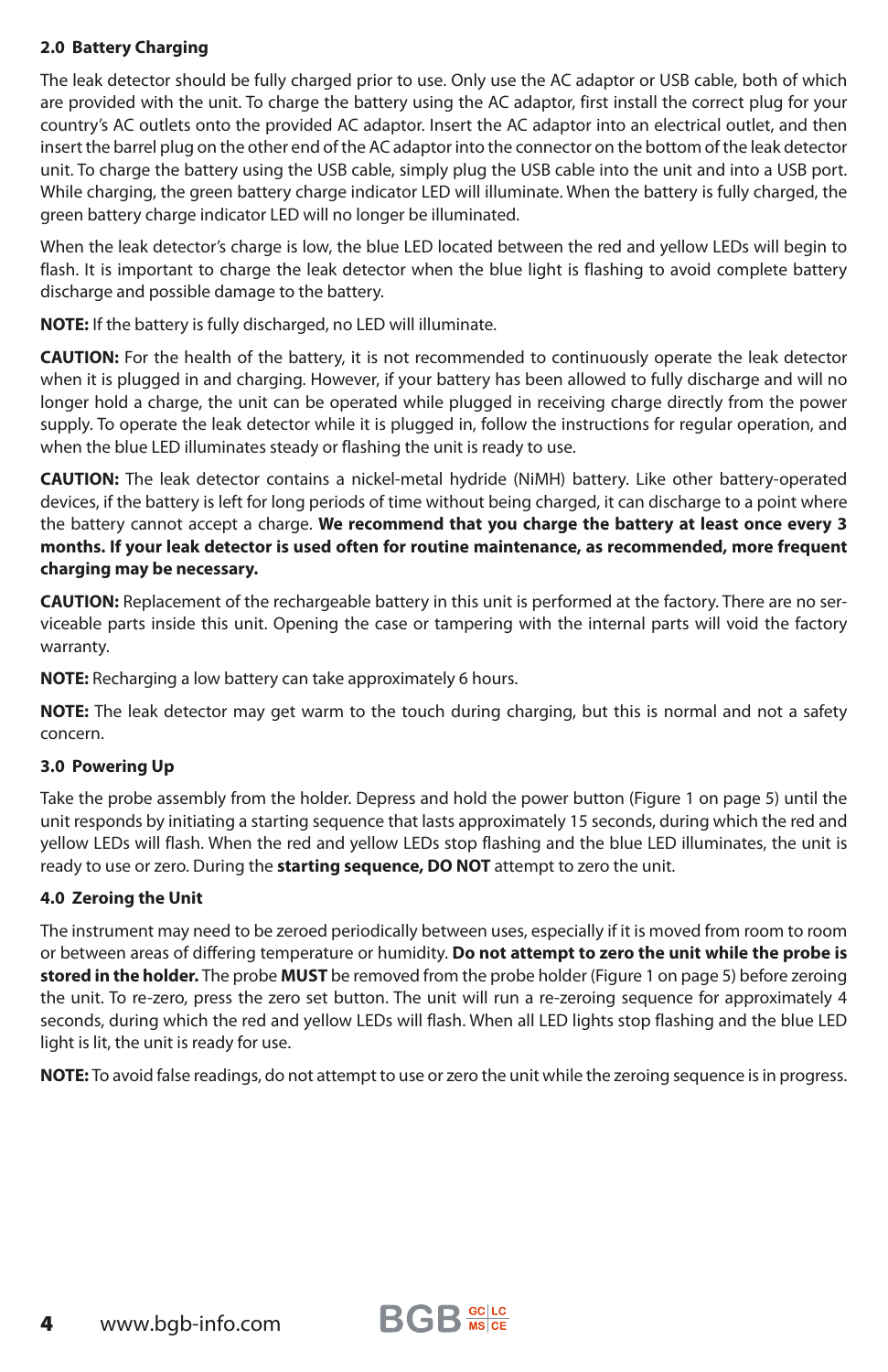#### **5.0 Prior to Operation**

Verify the operation of the leak detector before each use by sampling gas from a GC split vent or other source of gas (other than air). Also, visually inspect the probe tip, reference gas inlet, and exhaust port for contaminations and obstructions (Figure 1).

**IMPORTANT:** *Fittings being checked must be clean and dry; liquids, dust, and other debris may damage the leak detector if drawn into the probe. Testing for leaks around hot fittings could increase the risk of burns. Hot fittings may also affect the operation of the leak detector.*

**NOTE:** The leak detector responds to almost any gas. Solvent vapors, split vent exhaust, or even strong air currents around the probe or reference inlet can cause instability or false positive readings. Be careful not to breathe into the reference inlet when checking for leaks, and do not cover/block the reference inlet with your hand.



#### **6.0 Detecting Leaks**

With the leak detector turned on and zeroed, slowly move the probe tip around fittings and other potential leak sources. If the leak detector senses a gas other than air, the LEDs will begin to light, with more lights indicating a more significant leak. On the third red, or second yellow LED, an audible tone will begin to beep. The more LEDs that illuminate, the faster the beep frequency. When the last red or yellow LED illuminates, the beep becomes a steady tone. The red LEDs indicate a helium or hydrogen leak. The yellow LEDs indicate a nitrogen, argon, or carbon dioxide leak.

Remove the probe from the vicinity of the leak and allow the unit to return to zero. If a large amount of gas has entered the probe, it may take a few seconds for the instrument to clear that gas and reset itself. *Do not attempt to zero the unit while it is exhausting the gas from the probe. This may cause the unit to malfunction.* Once reset, place the probe near the leak again to confirm its location. *The reference gas inlet (Figure 1) must not be restricted or the unit will not operate correctly. Similarly, the exhaust port allows the gas*  being tested to exit the leak detector and must remain unobstructed. The exhaust port is located in the probe holder.

**CAUTION:** *This unit should only be used to detect trace amounts of hydrogen arising from a small leak in a nonflammable environment, e.g., laboratory room air.*

**NOTE:** To disable the audible beep during leak detection, depress and hold the zero set button for 2–3 seconds. After you hear a steady tone for 1 second, release the button; the beep function is disabled. To turn the beep function on again, depress and hold the zero set button. The beep function is always enabled at power-up.

**NOTE:** The leak detector will power down after 6 minutes of operation. This feature prevents excess battery discharge if the unit is accidentally left on.

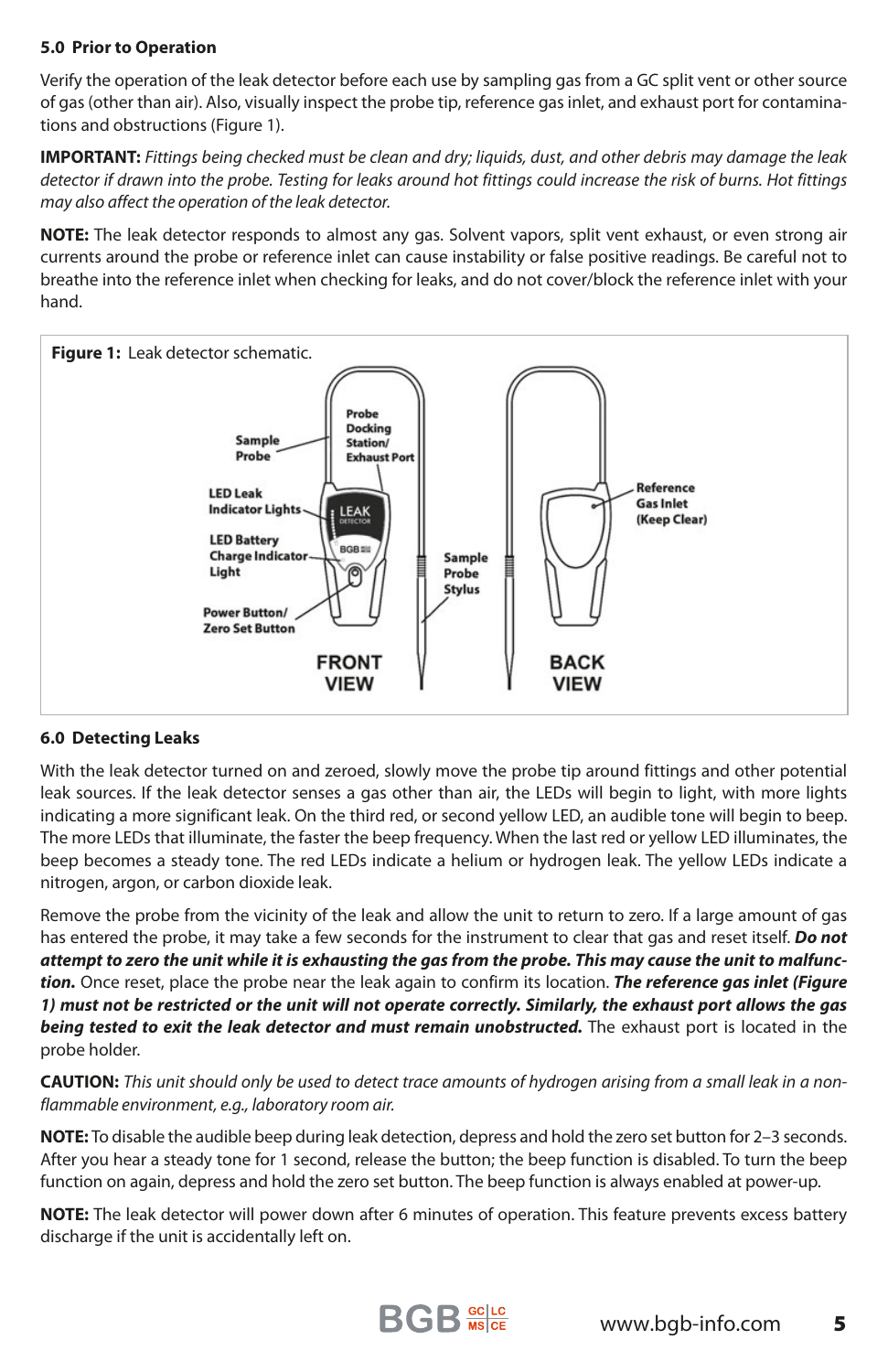#### **7.0 Specifications**

- Altitude: Up to 2000 m above mean sea level
- Ambient Temperature: 50–98.6 °F (10–37 °C)
- Battery Rating: up to 12 hours operation
- Certifications: CE (EU, Korea, Japan, Australia); UKCA; CSA/UL tested – not listed.
- Compliance: WEEE, CEC, China RoHS 2
- Humidity Range: 0–97%
- Indoor Use Only

**Table 2**

- Pollution Degree 2
- Power Rating: 5 volts DC, 1 A
- Warranty: 1-year warranty

#### **8.0 Maintenance**

Avoid spilling liquids onto the unit or it may malfunction. If a liquid is spilled onto the unit, turn off the power immediately, remove excess liquids with a dry towel, and let the unit sit until the liquid dries. Dust and debris can enter the probe tip of the leak detector and, over time, can clog the small-bore tubing inside the unit. To prevent this, clean the probe tip periodically. To clean the probe tip, unscrew the cap to expose the brush (Figures 2 and 3). Gently clean the probe tip brush using a small cleaning brush or your fingers to remove dust and debris, then replace the cap. Do not use liquids to clean the probe. Liquids can damage the leak detector if drawn in through the probe.

Information on where to have the unit sent for maintenance or service\* is listed at the end of this document.



#### **9.0 Troubleshooting**



**Figure 3:** Cap removed, exposing probe tip brush



\*Contact BGB for return instructions for servicing a damaged unit.

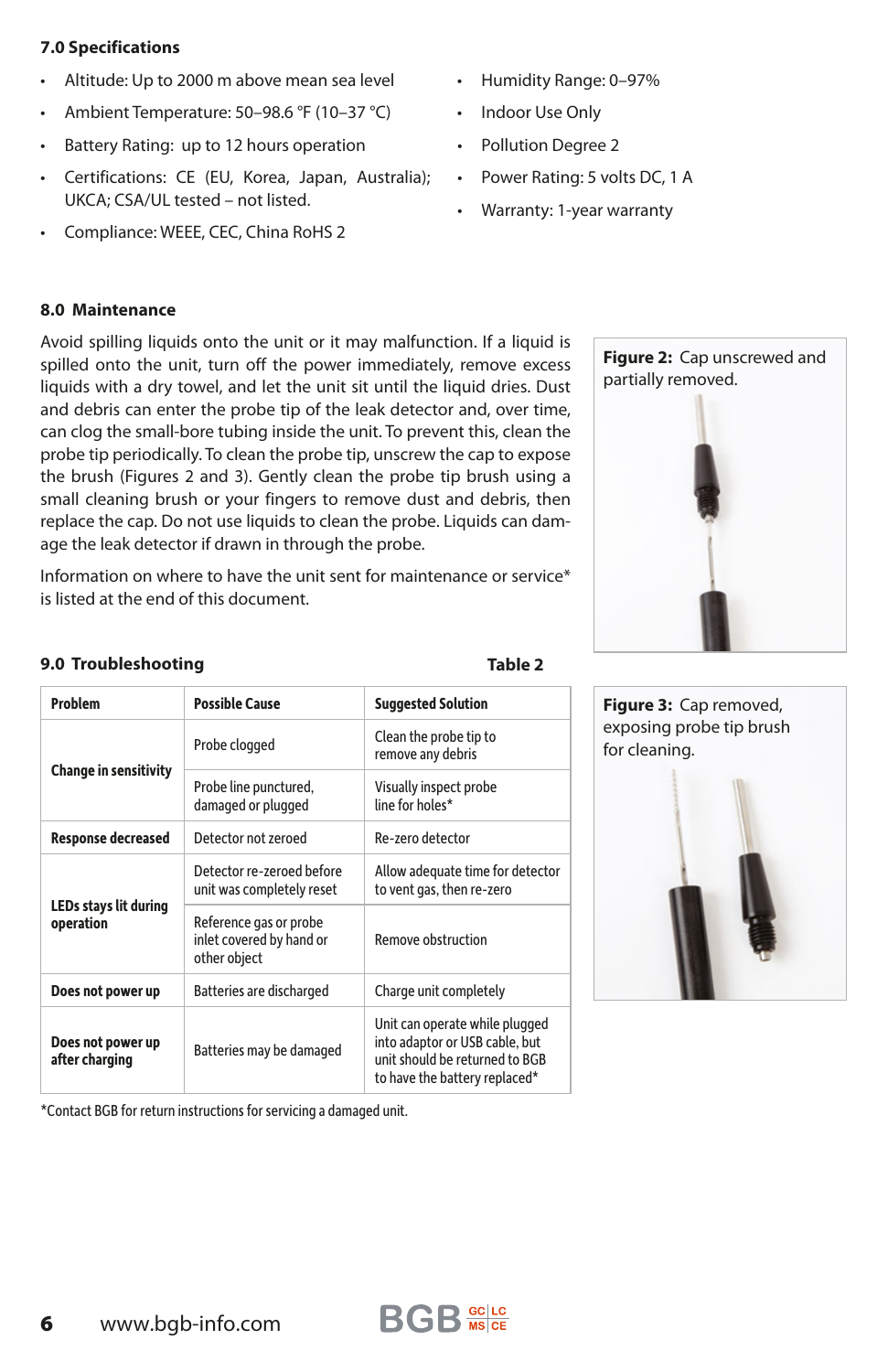#### **10.0 Interpretation of Results**

Figure 4 illustrates the leak detector's LED light response range. A greater number of lit red or yellow LED lights correlates in general to a larger leak.

**NOTE:** The leak detector is not a quantitative device, rather it is designed to detect leaks in gas chromatography systems.

| Gas            | <b>Minimum Detectable</b><br>Leak Rate (atm cc / sec) | <b>Indicating</b><br><b>LED Light Color</b> |
|----------------|-------------------------------------------------------|---------------------------------------------|
| Helium         | $1.0 \times 10^{-5}$                                  | Red                                         |
| Hydrogen**     | $1.0 \times 10^{-5}$                                  | Red                                         |
| Nitrogen       | $14 \times 10^{-3}$                                   | Yellow                                      |
| Argon          | $1.0 \times 10^{-4}$                                  | Yellow                                      |
| Carbon dioxide | $1.0 \times 10^{-4}$                                  | Yellow                                      |

\*\*CAUTION: This unit should only be used to detect trace amounts of hydrogen arising from a small leak in a nonflammable environment, e.g., laboratory room air, etc.

**Figure 4:** LED light response chart for the leak detector. A 1:1 ratio (probe:reference) indicates no leak present. Red LED lights indicate the presence of helium and/or hydrogen. Yellow LED lights indicate the presence of nitrogen, argon, and/or carbon dioxide.



#### **Tip drift**

Tip drift is the phenomenon when a false LED light response is registered as the probe or the unit is quickly moved. Tip drift is inherent to all dual thermistor leak detector technology and is based in large part on the asymmetry of the flow cells; shaking or tipping the unit influences the air flow profiles, which impacts the rates of heat exchange. If the device is functioning normally, the LED light signal will return to zero in 3–5 seconds after the unit is held still. In extreme cases, the unit may need to be re-zeroed before using. To avoid tip drift, be sure to hold the unit body steady while making measurements with the probe tip.

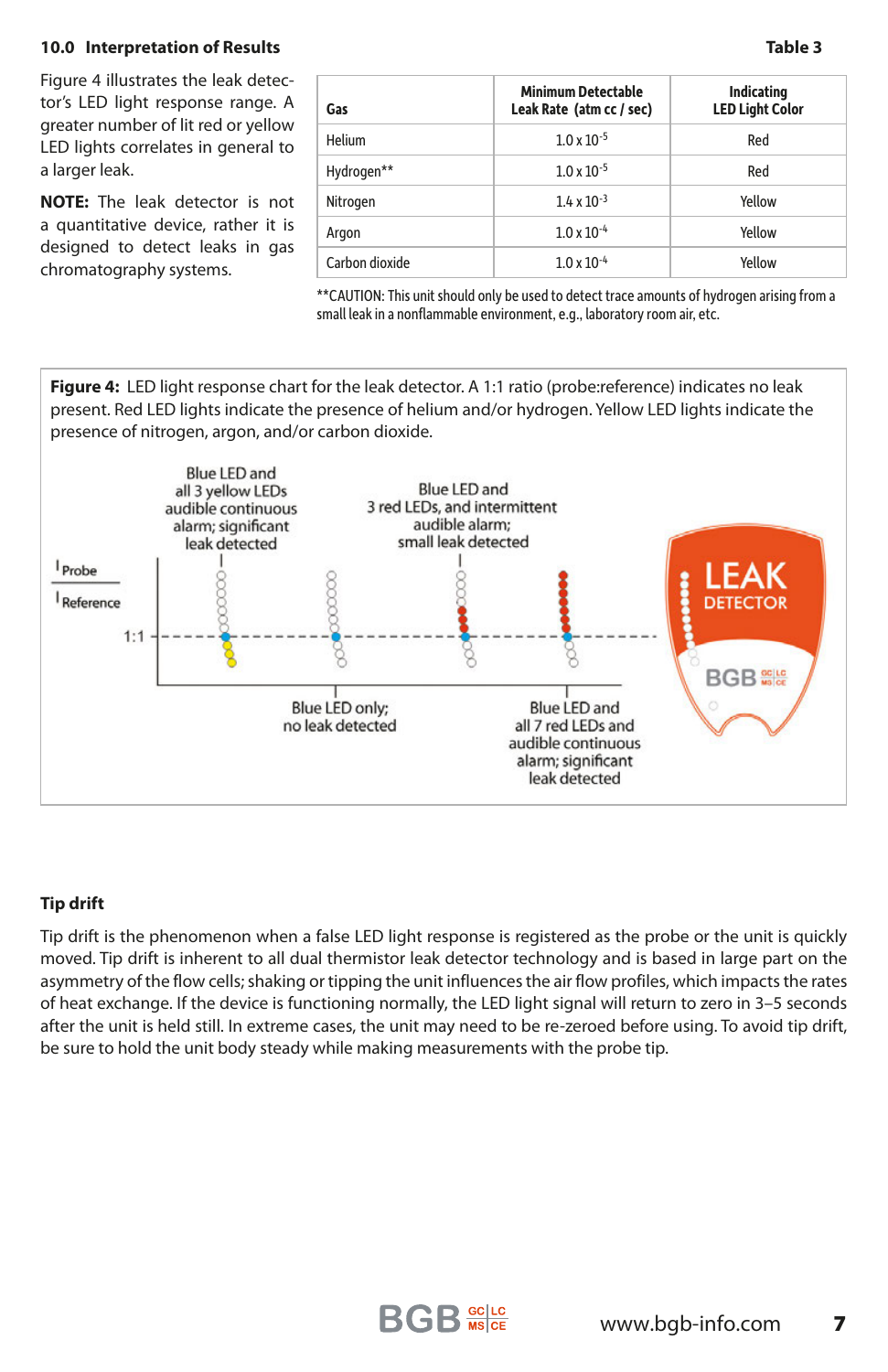#### **11.0 Back Label Explanation**

- 1. Product name.
- 2. Product catalog number.
- 3. Serial number.
- 4. BC mark passed California Energy Commission (CEC) Battery Charging System (BCS) testing.
- 5. CE mark see Declaration of Conformity
- 6. KC mark Korea Certification
- 7. Electrical parameters.
- 8. This device complies with part 15 of the FCC Rules. Operation is subject to the following two conditions:

1) This device may not cause harmful interference.

2) This device must accept any interference received, including interference that may cause undesired operation.

- 9. Manufacturer contact information.
- 10. AC adaptor polarity
- 11. VCCI mark VCCI certification
- 12. RCM (Regulatory Compliance Mark) Australia certification
- 13. China RoHS 2
- 14. Unit is WEEE compliant.
- 15. Unit is UKCA compliant.
- 16. This Class A digital apparatus complies with Canadian ICES-003.
- 17. Units must be sent back to BGB for service.
- 18. Country of Origin
- 19. QR Code

website

**leak-detector**

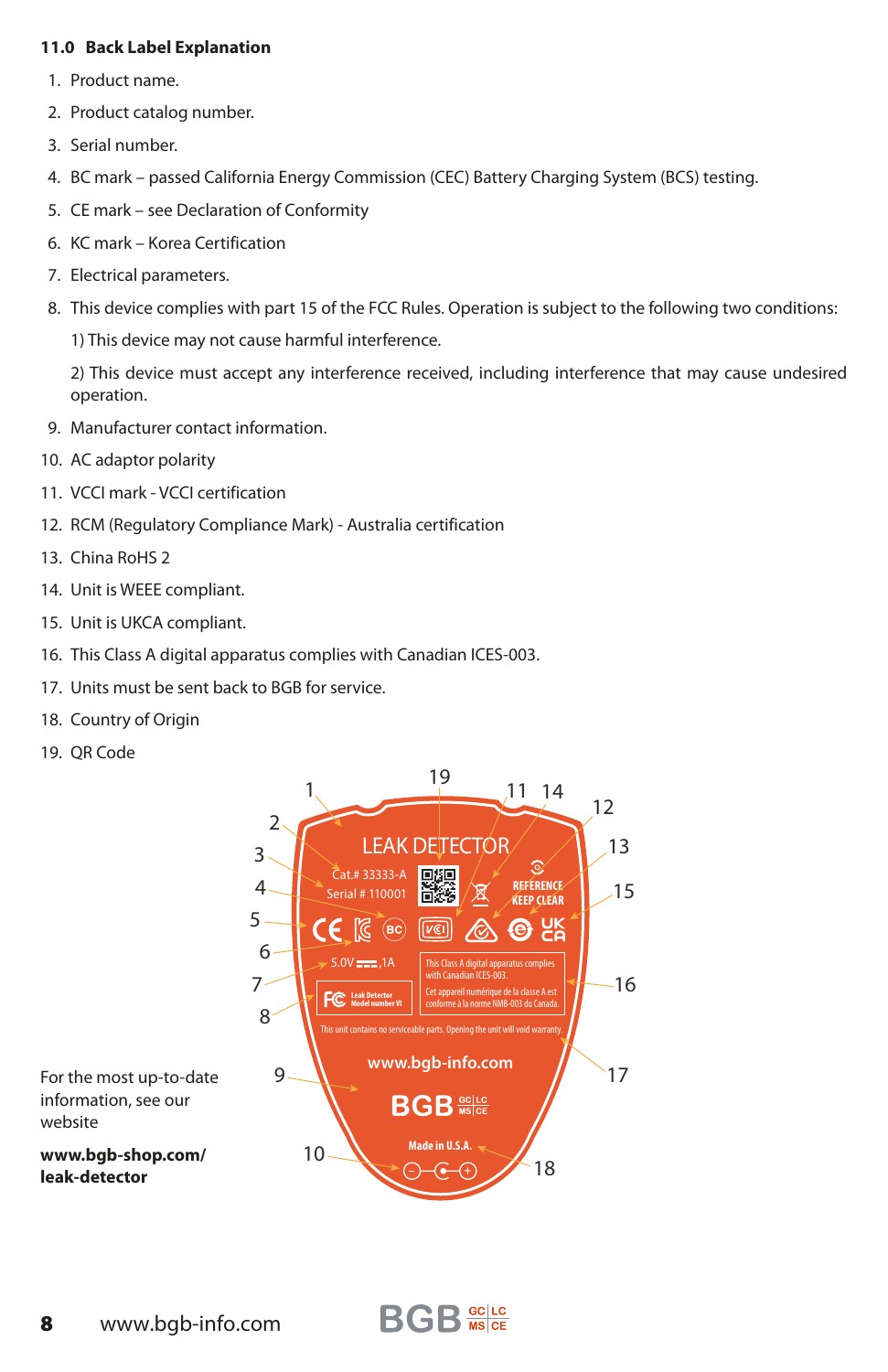

#### **13.0 Service**

The BGB leak detector carries a one-year limited warranty from time of purchase. Please have the leak detector serial number available when calling BGB with any concerns you may have.

The expected life of the battery with proper use is approximately two years from the date of purchase. Customers will need to return the unit to BGB for battery replacement. At that time, preventative maintenance services can also be performed on the unit. A fee may be charged for servicing the unit. For questions or repair services, contact your local BGB office. The contact details can be found on page 36.



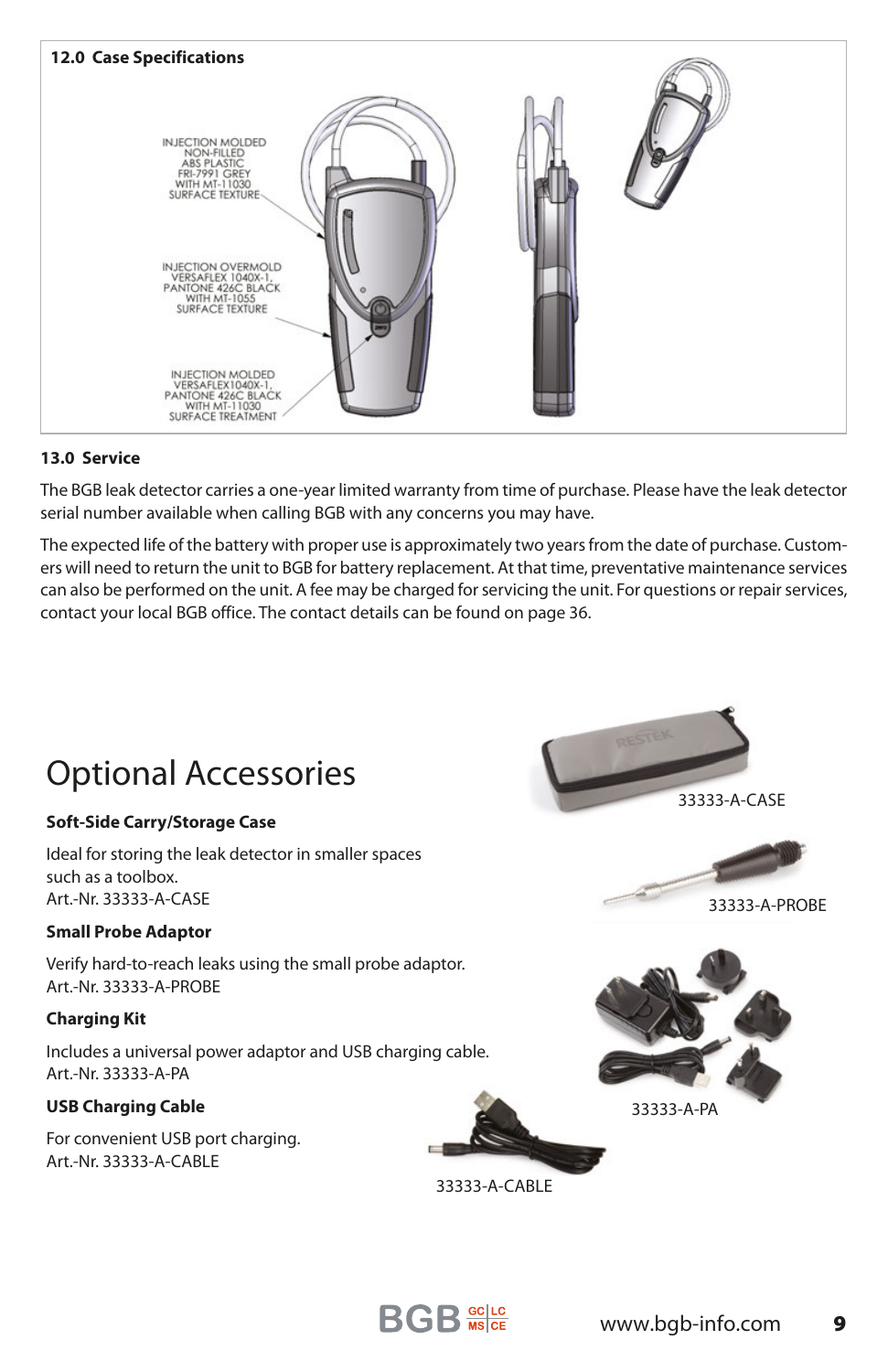## Elektronischer Lecksucher

(Art.-Nr. 33333-A)

### Inhaltsverzeichnis

| 1.0  |  |
|------|--|
| 2.0  |  |
| 3.0  |  |
| 4.0  |  |
| 5.0  |  |
| 6.0  |  |
| 7.0  |  |
| 8.0  |  |
| 9.0  |  |
| 10.0 |  |
| 11.0 |  |
| 12.0 |  |
| 13.0 |  |
|      |  |
|      |  |



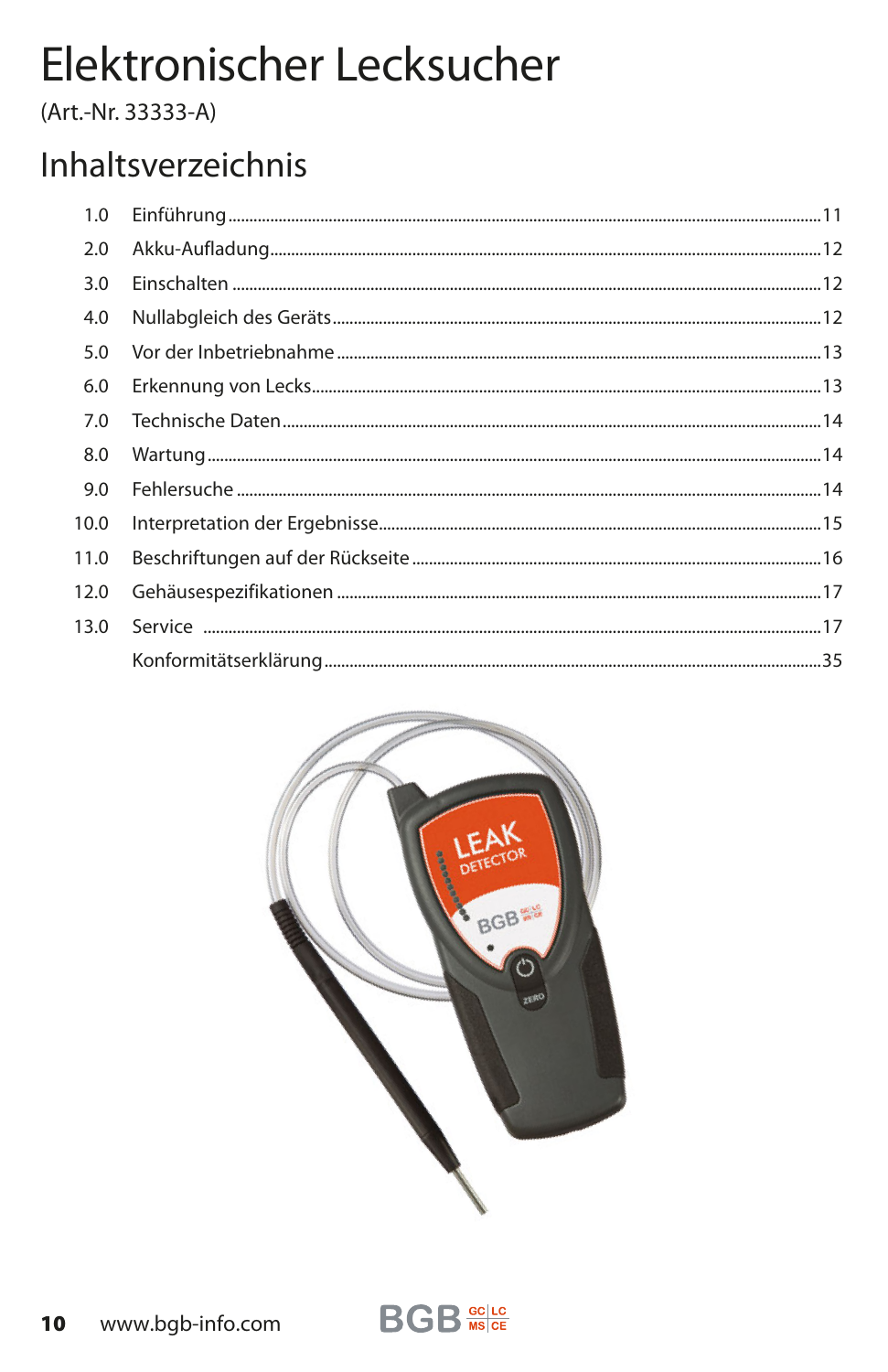#### **Betriebsanleitung**

#### **1.0 Einführung**

Der tragbare elektronische Lecksucher von BGB wurde speziell zur Verwendung mit gaschromatographischen Systemen (GC-Systemen) entwickelt. Er detektiert kleine Lecks von Gasen, die eine andere Wärmeleitfähigkeit als Luft aufweisen. Der Referenzgas-Einlass (Abbildung 1 auf Seite 13) saugt Umgebungsluft an, die dann mit dem Gas in der Probensonde verglichen wird. Das Ausmaß der Leckage wird durch eine LED-Leuchtanzeige und durch einen akustischen Alarm angezeigt. Die Tabelle 1 gibt an, wie die LED-Anzeige zu interpretieren ist.

**HINWEIS:** Der Lecksucher ist nicht zur quantitativen Bestimmung gedacht, sondern lediglich zur qualitativen Bestimmung des Ursprungs, der Intensität und der Art eines Gaslecks.

Ein Lecksucher sollte nach Möglichkeit täglich zur Prüfung kritischer Dichtungen verwendet werden (z. B. Septa, Säulenmuttern, Reduziermuttern und Fittings an Gasleitungen). Außerdem sollte der Lecksucher regelmäßig aufgeladen werden, um den vollen Ladezustand seines Akkus zu gewährleisten.

Die CE-Erklärung ist hinfällig, wenn das Gerät auf eine andere Weise als in der Bedienungsanleitung beschrieben verwendet wird.

Sollten Sie Hilfe mit Ihrem Lecksucher benötigen, kontaktieren Sie bitte den BGB Kundendienst.

#### **Tabelle 1**

|                               | LED-Anzeige des Lecksuchers und ihre Interpretation |                        |                                                                                    |                                                                                                                                   |  |
|-------------------------------|-----------------------------------------------------|------------------------|------------------------------------------------------------------------------------|-----------------------------------------------------------------------------------------------------------------------------------|--|
|                               | <b>Betriebszustand des</b><br>Geräts - Ein/Aus      | LED-<br>Farbe          | <b>LED-Zustand</b>                                                                 | Interpretation                                                                                                                    |  |
|                               | Ein                                                 | Blau > Rot<br>und Gelb | Ein/Blau blinkt einmal, rot und<br>gelb blinken abwechselnd für<br>15 Sekunden/Aus | Gerät schaltet sich ein und durchläuft die<br>Startsequenz                                                                        |  |
| Akkuladezustand<br>des Geräts | Ein                                                 | Blau                   | Ein/Konstant                                                                       | Betriebsbereit, Akku-Aufladung nicht<br>erforderlich                                                                              |  |
|                               | Ein                                                 | Blau                   | Ein/Blinkt                                                                         | WICHTIG: Gerät muss aufgeladen werden                                                                                             |  |
|                               | <b>Betriebsschalter</b><br>qedrückt                 | <b>KEINE</b>           | <b>KEINE</b>                                                                       | Akku ist vollständig entladen. WICHTIG:<br>Gerät muss aufgeladen werden                                                           |  |
|                               | Ein/Aus                                             | Grün                   | Ein/Blinkt                                                                         | Gerät ist mit dem AC-Adapter oder mit einem<br>USB-Kabel verbunden und lädt einen stark<br>entladenen Akku auf (Erhaltungsladung) |  |
| Ladezustand des<br>Geräts     | Ein/Aus                                             | Grün                   | Ein/Konstant                                                                       | Gerät ist mit dem AC-Adapter oder mit einem<br>USB-Kabel verbunden und befindet sich im<br>Modus Vollladung                       |  |
|                               | Ein/Aus                                             | Grün                   | Aus                                                                                | Gerät ist mit dem AC-Adapter oder mit einem<br>USB-Kabel verbunden und ist voll aufgeladen                                        |  |
| <b>Betrieb des</b>            | Ein                                                 | Rot oder<br>Gelb       | Ein/Konstant                                                                       | Gerät zeigt Differenz der Wärmeleitfähigkeit<br>zwischen Sonde und Referenz an                                                    |  |
| Geräts                        | Ein                                                 | Rot und<br>Gelb        | Ein/4 Sekunden langes<br>Hin- und Herschalten/Aus                                  | Nullungstaste wurde gedrückt und Gerät<br>führt neuen Nullabgleich durch                                                          |  |

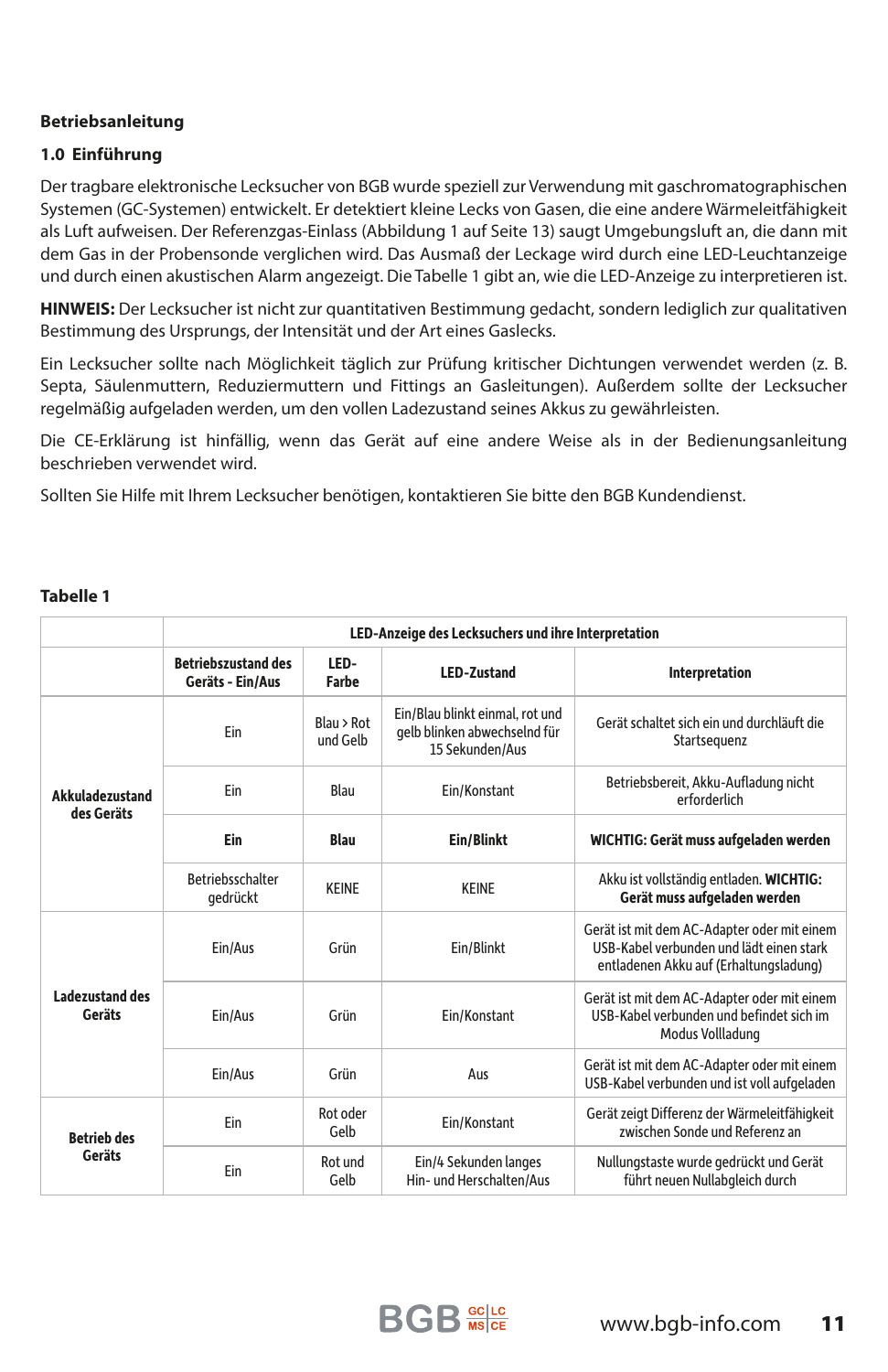#### **2.0 Akku-Aufladung**

Der Lecksucher sollte vor der Verwendung voll aufgeladen sein. Verwenden Sie dazu bitte nur den AC-Adapter oder das USB-Kabel, die mit dem Gerät geliefert werden. Um den Akku mithilfe des AC-Adapters aufzuladen, befestigen Sie bitte zunächst den passenden Stecker für die Netzsteckdosen Ihres Landes am mitgelieferten AC-Adapter. Stöpseln Sie den AC-Adapter in eine Netzsteckdose und stecken Sie dann den Klinkenstecker am anderen Ende des AC-Adapters in die Anschlussbuchse am unteren Ende des Gerätes. Um den Akku mithilfe des USB-Kabels aufzuladen, schließen Sie das USB-Kabel einfach an das Gerät und an einen USB-Port an. Während des Aufladens leuchtet die grüne LED, die anzeigt, dass der Akku geladen wird. Wenn der Akku voll aufgeladen ist, erlischt diese LED.

Wenn der Akku des Gerätes stark entladen ist, fängt die blaue LED zwischen den roten und gelben LEDs an zu blinken. Es ist wichtig, dass das Gerät bei Blinken der blauen LED aufgeladen wird, um die vollständige Entladung und potenzielle Schäden des Akkus zu vermeiden.

**HINWEIS:** Wenn der Akku vollständig entladen ist, leuchtet keine LED.

**VORSICHT:** Um den Akku in optimalem Zustand zu halten, sollte das Gerät während des Aufladens nicht kontinuierlich betrieben werden. Wenn der Akku sich jedoch vollständig entladen hat und keine Ladung mehr hält, kann das Gerät betrieben werden, wenn es direkt über das Netzteil versorgt wird. Um den Lecksucher mit Netzanschluss zu betreiben, befolgen Sie bitte die Anweisungen für den normalen Betrieb; wenn die blaue LED konstant leuchtet oder blinkt, ist das Gerät betriebsbereit.

**VORSICHT:** Das Gerät enthält einen Nickel-Metallhydrid (NiMH)-Akku. Wie bei anderen akkubetriebenen Geräten darf der Akku nicht über längere Zeiträume ohne Aufladung verbleiben. Andernfalls kann die Entladung einen Punkt erreichen, an dem der Akku keine Ladung mehr aufnehmen kann. **Wir empfehlen, den Akku mindestens einmal alle 3 Monate aufzuladen. Wenn Ihr Lecksucher wie empfohlen oft zur routinemäßigen Wartung verwendet wird, kann häufigeres Aufladen erforderlich sein.**

**VORSICHT:** Der Austausch des aufladbaren Akkus in diesem Gerät wird werkseitig durchgeführt. Dieses Gerät enthält keine vom Anwender zu wartenden Teile. Bei Öffnen des Gehäuses oder Manipulieren der Innenteile erlischt die werkseitige Garantie.

**HINWEIS:** Das Aufladen eines schwachen Akkus kann etwa 6 Stunden dauern.

**HINWEIS:** Das Gerät kann beim Aufladen handwarm werden; das ist jedoch normal und kein Anlass zu Sicherheitsbedenken.

#### **3.0 Einschalten**

Nehmen Sie die Sondeneinheit aus der Halterung. Drücken Sie den Betriebsschalter (Abbildung 1 auf Seite 13) und halten Sie ihn solange gedrückt, bis das Gerät eine etwa 15 Sekunden dauernde Startsequenz einleitet; während dieser Zeit blinken die roten und gelben LEDs. Wenn die roten und gelben LEDs nicht länger blinken und die blaue LED leuchtet, ist das Gerät betriebsbereit oder kann genullt werden. **Während der Startsequenz darf das Gerät NICHT genullt werden.**

#### **4.0 Nullabgleich des Geräts**

Zwischen Einsätzen muss das Gerät unter Umständen regelmäßig genullt werden, besonders wenn es in unterschiedlichen Räumen oder in Bereichen unterschiedlicher Temperatur oder Luftfeuchtigkeit verwendet wird. **Bitte nicht versuchen, das Gerät zu nullen, während sich die Sonde in der Halterung befindet.** Vor der Nullung **MUSS** die Sonde aus der Sondenhalterung herausgenommen werden (Abbildung 1, Seite 13). Zur erneuten Nullung die Nullungstaste drücken. Das Gerät durchläuft eine etwa 4 Sekunden lange Sequenz zur erneuten Nullung, wobei die roten und gelben LEDs blinken. Wenn alle LEDs aufhören zu blinken und die blaue LED leuchtet, ist das Gerät betriebsbereit.

**HINWEIS:** Um falsche Messwerte zu vermeiden, dürfen Sie nicht versuchen, das Gerät zu benutzen oder zu nullen, während die Nullungssequenz läuft.

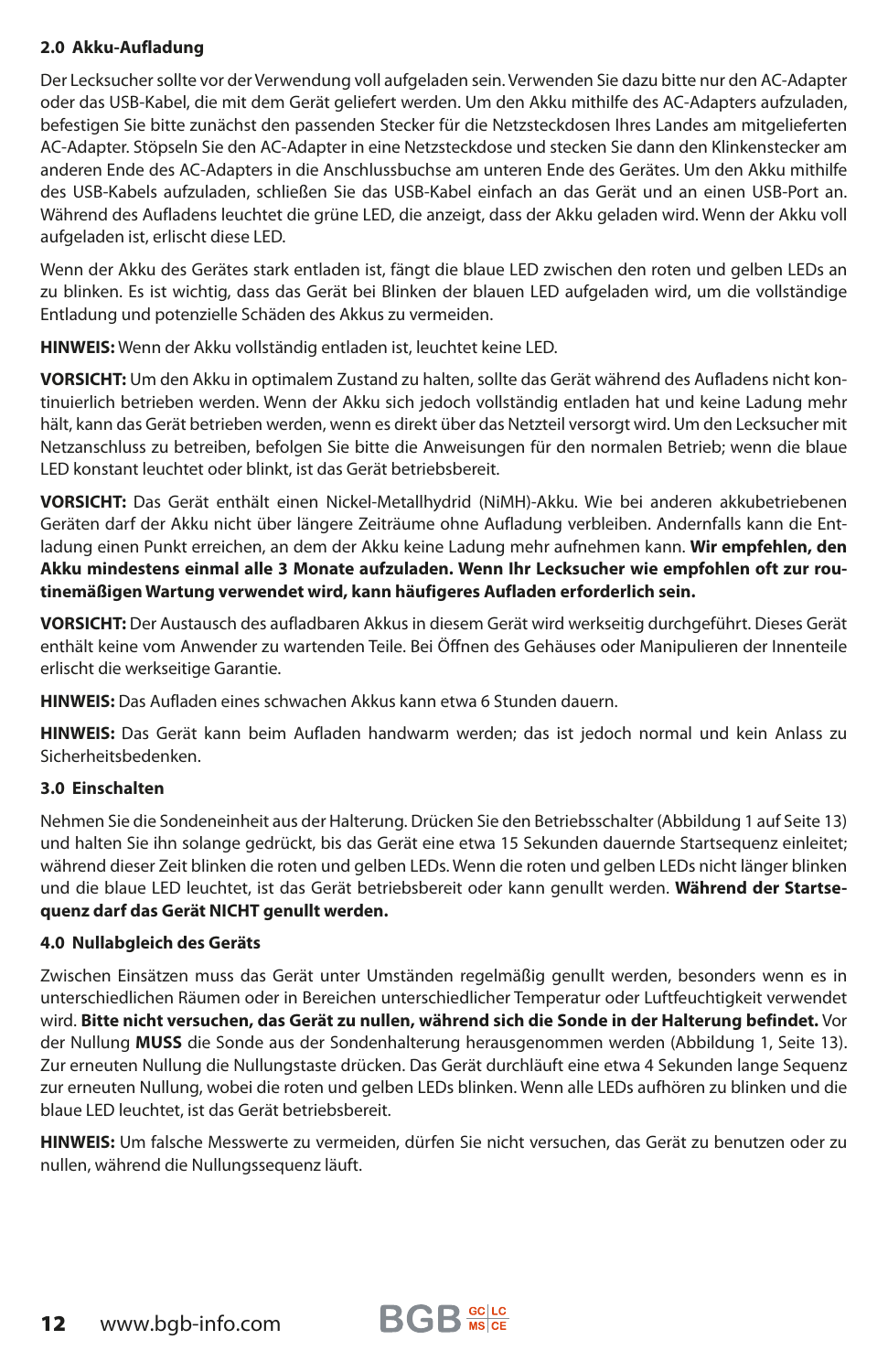#### **5.0 Vor Inbetriebnahme**

Überprüfen Sie den Betrieb des Lecksuchers vor jedem Gebrauch, indem Sie Gas aus einem GC-Splitausgang oder aus einer anderen Gasquelle (außer Luft) entnehmen. Prüfen Sie außerdem die Sondenspitze, den Referenzgas-Einlass und die Auslassöffnung auf Verunreinigungen und Blockierungen (Abbildung 1).

**WICHTIG:** *Zu prüfende Fittings müssen sauber und trocken sein; Flüssigkeiten, Staub und andere Verunreinigungen können den Lecksucher beschädigen, wenn sie in die Sonde gesaugt werden. Leckprüfungen an heißen Fittings können das Risiko von Verbrennungen erhöhen. Heiße Fittings können auch den Betrieb des Lecksuchers beeinträchtigen.*

**HINWEIS:** Das Gerät spricht auf praktisch jedes Gas an. Lösemitteldämpfe, Abgas aus Splitausgängen und sogar starke Luftströme um die Sonde oder den Referenzgas-Einlass können Instabilität verursachen oder falsche positive Messwerte liefern. Achten Sie darauf, dass bei der Prüfung auf Lecks keine Atemluft in den Referenzeinlass gelangt und blockieren oder decken Sie ihn nicht mit der Hand ab.



#### **6.0 Erkennung von Lecks**

Führen Sie die Sondenspitze des eingeschalteten und genullten Gerätes langsam um Fittings herum und an anderen potenziellen Leckquellen vorbei. Wenn das Gerät ein anderes Gas als Luft wahrnimmt, fangen die LEDs an zu leuchten, wobei mehr LEDs ein größeres Leck anzeigen. Bei der dritten roten bzw. zweiten gelben LED wird außerdem ein akustisches Signal ausgelöst. Je mehr LEDs leuchten, um so schneller wiederholt sich der Piepton. Wenn die letzte rote oder gelbe LED leuchtet, geht der Piepton in einen Dauerton über. Die roten LEDs zeigen ein Helium- oder Wasserstoffleck an. Die gelben LEDs zeigen ein Leck von Stickstoff, Argon oder Kohlendioxid an.

Entfernen Sie die Sonde aus der Nähe des Lecks und lassen Sie das Gerät auf Null zurückgehen. Wenn eine große Gasmenge in die Sonde eingetreten ist, kann es ein paar Sekunden dauern, bevor das Gerät das Gas eliminiert und sich selbst zurückgesetzt hat. *Bitte versuchen Sie nicht, das Gerät zu nullen, während es das Gas aus der Sonde auslässt. Das könnte zur Fehlfunktion des Geräts führen.* Wenn das Gerät sich zurückgesetzt hat, platzieren Sie die Sonde wieder in die Nähe des Lecks, um die Leckstelle zu bestätigen. *Für den ordnungsgemäßen Betrieb des Gerätes muss der Referenzgas-Einlass (Abbildung 1) frei bleiben. Ebenso muss die Auslassöffnung frei bleiben, damit das zu prüfende Gas aus dem Lecksucher austreten kann.* Die Auslassöffnung befindet sich in der Sondenhalterung.

**VORSICHT:** *Dieses Gerät sollte nur verwendet werden, um Spuren von Wasserstoff aus einem kleinen Leck in einer nicht-brennbaren Umgebung nachzuweisen, z. B. in der Laborluft.*

**HINWEIS:** Um den hörbaren Piepton bei der Leckerkennung zu deaktivieren, müssen Sie die Nullungstaste drücken und 2–3 Sekunden lang gedrückt halten. Wenn Sie einen konstanten Ton für 1 Sekunde hören, geben Sie die Taste wieder frei; die akustische Signalfunktion ist jetzt deaktiviert. Um sie wieder einzuschalten, müssen Sie die Nullungstaste drücken und halten. Beim Einschalten des Geräts wird die akustische Signalfunktion automatisch aktiviert.

**HINWEIS:** Das Gerät schaltet sich nach 6-minütigem Betrieb automatisch ab. Diese Funktion verhindert ein übermäßiges Entladen des Akkus, wenn das Gerät versehentlich nicht ausgeschaltet wurde.

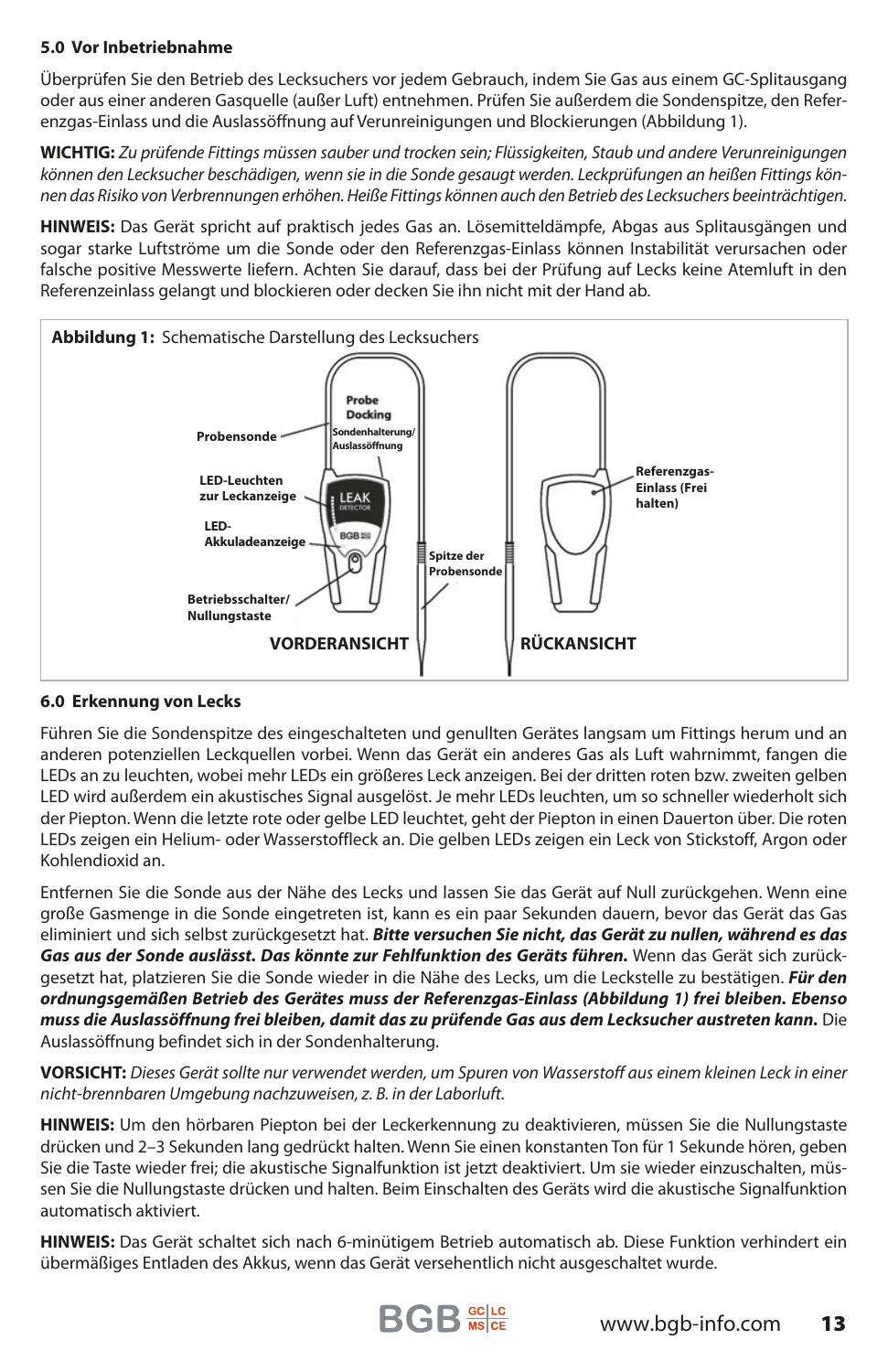#### **7.0 Technische Spezifikationen**

- Höhe: bis zu 2000 m über dem mittleren Meeresspiegel
- Umgebungstemperatur: 10–37 °C (50-98,6 °F)
- Akkuleistung: bis zu 12 Betriebsstunden
- Zertifizierungen: CE (EU, Korea, Japan, Australien); UKCA; CSA/UL-geprüft – nicht gelistet.
- Konformität: WEEE, CEC, China RoHS 2

#### **8.0 Wartung**

Vermeiden Sie das Verschütten von Flüssigkeiten auf Ihr Gerät. Andernfalls kann es zu Störungen kommen. Bei Kontakt mit Flüssigkeiten das Gerät sofort ausschalten, überschüssige Flüssigkeit mit einem trockenen Tuch entfernen und die restliche Flüssgkeit trocknen lassen. Staub und andere Verunreinigungen können in die Sondenspitze des Lecksuchers gelangen und im Laufe der Zeit das Röhrchen im Innern des Geräts verstopfen. Deshalb muss die Sondenspitze regelmäßig gereinigt werden. Dazu die Verschlusskappe abschrauben, um die Bürste freizulegen (Abbildung 2 und 3). Die Bürste der Sondenspitze vorsichtig mit einer kleinen Reinigungsbürste oder Ihren Fingern säubern, um Staub und andere Verunreinigungen zu entfernen und die Verschlusskappe anschließend wieder anschrauben. Bitte keine Flüssigkeiten zur Reinigung der Sonde verwenden. Durch die Sonde gezogene Flüssigkeiten könnten den Lecksucher beschädigen.

Angaben über Reparatur- oder Servicebetriebe\* für Ihr Gerät finden Sie am Ende dieses Dokuments.

| Luftfeuchtigkeit: 0-97% |
|-------------------------|
|-------------------------|

- Nur für die Verwendung im Innenbereich.
- Verschmutzungsgrad 2
- Nennleistung AC-Adapter: 5 Volt DC, 1 A
- Garantie: 1 Jahr





#### **9.0 Fehlersuche**

**Tabelle 2**

| <b>Störung</b>                                          | Mögliche Ursache                                                                               | Vorgeschlagene Lösung                                                                                                                              |
|---------------------------------------------------------|------------------------------------------------------------------------------------------------|----------------------------------------------------------------------------------------------------------------------------------------------------|
| Änderung der                                            | Sonde verstopft                                                                                | Sondenspitze reinigen, um etwaige<br>Verunreinigungen zu entfernen                                                                                 |
| <b>Empfindlichkeit</b>                                  | Sondenleitung punktiert,<br>beschädigt oder verstopft                                          | Sondenleitung visuell auf Löcher<br>prüfen*                                                                                                        |
| Verlangsamtes<br>Ansprechverhalten                      | Lecksucher nicht genullt                                                                       | Lecksucher erneut nullen                                                                                                                           |
| <b>LED bleiben</b>                                      | Lecksucher wurde genullt,<br>bevor das Gerät vollständig<br>zurückgesetzt wurde                | Genug Zeit zur Entlüftung des Gases<br>verstreichen lassen, dann erneut<br>nullen                                                                  |
| während des<br><b>Betriebs</b> an                       | Referenzgas-Einlass oder<br>Sondeneinlass wurde durch<br>Hand oder anderes Objekt<br>abgedeckt | Hindernis entfernen                                                                                                                                |
| Gerät lässt sich<br>nicht einschalten                   | Akkus sind entladen                                                                            | Gerät vollständig aufladen                                                                                                                         |
| Gerät lässt sich nach<br>Aufladung nicht<br>einschalten | Akkus sind möglicherweise<br>beschädigt                                                        | Gerät kann mithilfe des Adapters oder<br>des USB-Kabels betrieben werden,<br>sollte aber zum Austausch des Akkus<br>an BGB zurückgeschickt werden* |

\*Kontaktieren Sie BGB für Anweisungen zur Rückgabe eines beschädigten Geräts zur Reparatur .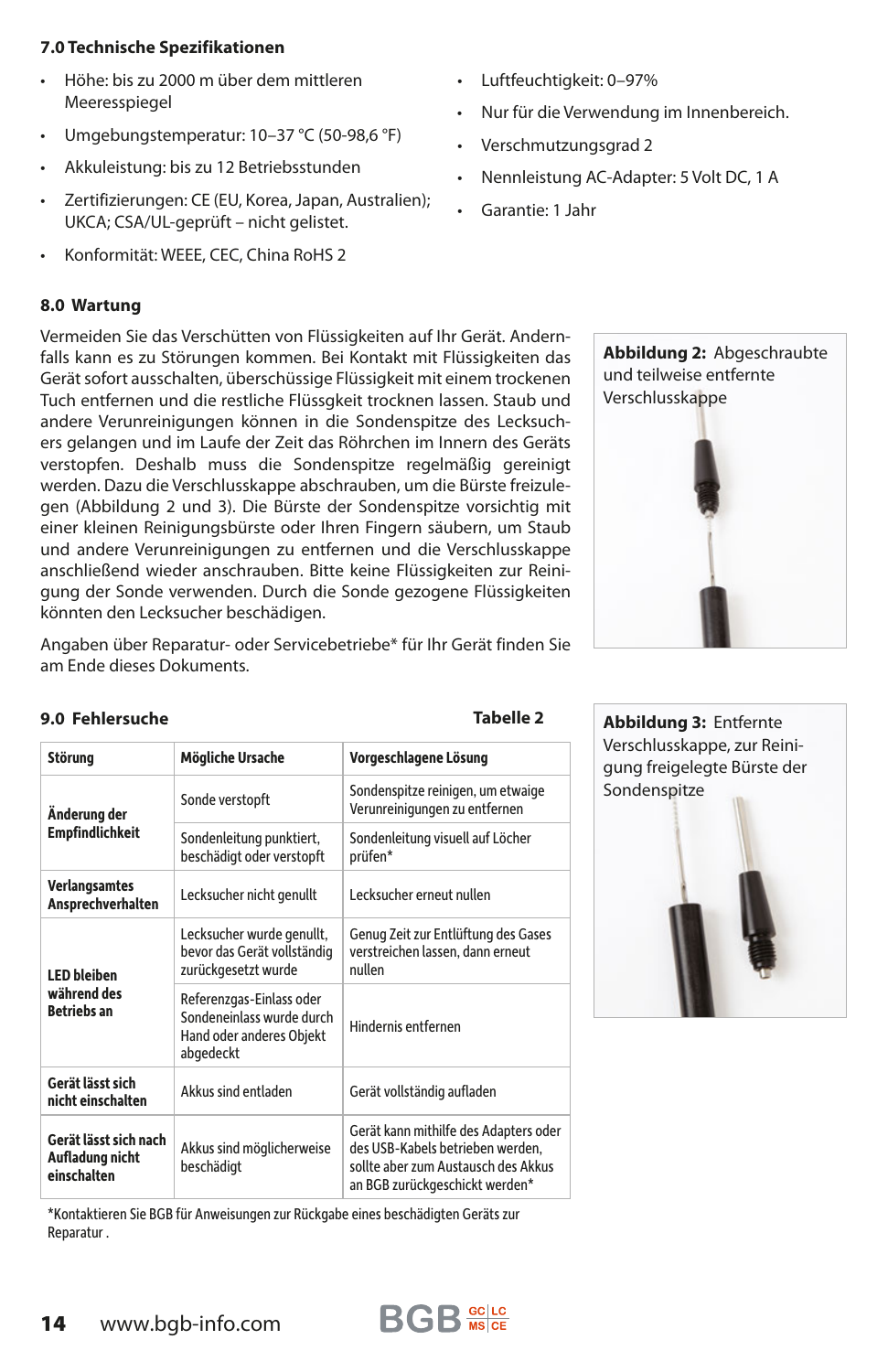#### **10.0 Interpretation der Anzeige**

Abbildung 4 zeigt den Ansprechbereich der LED-Anzeigen des Lecksuchers. Eine größere Anzahl leuchtender roter oder gelber LED-Anzeigen korreliert in der Regel mit einem größeren Leck.

**HINWEIS:** Der Lecksucher ist keine quantitative Vorrichtung, sondern dient lediglich zur Erkennung von Lecks an gaschromatografischen Geräten.

| Gas           | Kleinste nachweisbare<br>Leckrate (atm cc / sec) | <b>Angezeigte Farbe des</b><br><b>LED-Lichts</b> |
|---------------|--------------------------------------------------|--------------------------------------------------|
| <b>Helium</b> | $1.0 \times 10^{-5}$                             | Rot                                              |
| Wasserstoff** | $1.0 \times 10^{-5}$                             | Rot                                              |
| Stickstoff    | $1.4 \times 10^{-3}$                             | Gelb                                             |
| Argon         | $1.0 \times 10^{-4}$                             | Gelb                                             |
| Kohlendioxid  | $1.0 \times 10^{-4}$                             | Gelb                                             |

\*\*VORSICHT: Dieses Gerät sollte nur verwendet werden, um Spuren von Wasserstoff aus einem kleinen Leck in einer nicht-brennbaren Umgebung nachzuweisen, z. B. in Laborluft usw.

**Abbildung 4:** Diagramm der LED-Anzeigen des Lecksuchers. Ein 1:1-Verhältnis von Sonde zu Referenz zeigt an, dass kein Leck vorliegt. Rote LEDs zeigen die Gegenwart von Helium und/oder Wasserstoff an. Gelbe LEDs zeigen das Vorliegen von Stickstoff, Argon und/oder Kohlendioxid an.



#### **Spitzenabweichung**

Das als Spitzenabweichung bezeichnete Phänomen tritt auf, wenn bei schneller Bewegung der Sonde oder des Geräts eine falsche Reaktion der LEDs registriert wird. Die Spitzenabweichung ist charakteristisch für die gesamte Lecksuchtechnik mit zwei Thermistoren und basiert zum großen Teil auf der Ungleichmäßigkeit der Flusszellen. Schütteln oder Kippen des Geräts beeinflusst das Strömungsprofil der Luft, was seinerseits die Geschwindigkeit des Wärmeaustausches beeinflusst. Bei Normalbetrieb geht das LED-Signal auf Null zurück, wenn das Gerät 3–5 Sekunden lang ruhig gehalten wird. In Extremfällen muss das Gerät vor dem Gebrauch erneut genullt werden. Zur Vermeidung der Spitzenabweichung sollte das Gerät selbst ruhig gehalten werden, während Messungen mit der Sondenspitze durchgeführt werden.

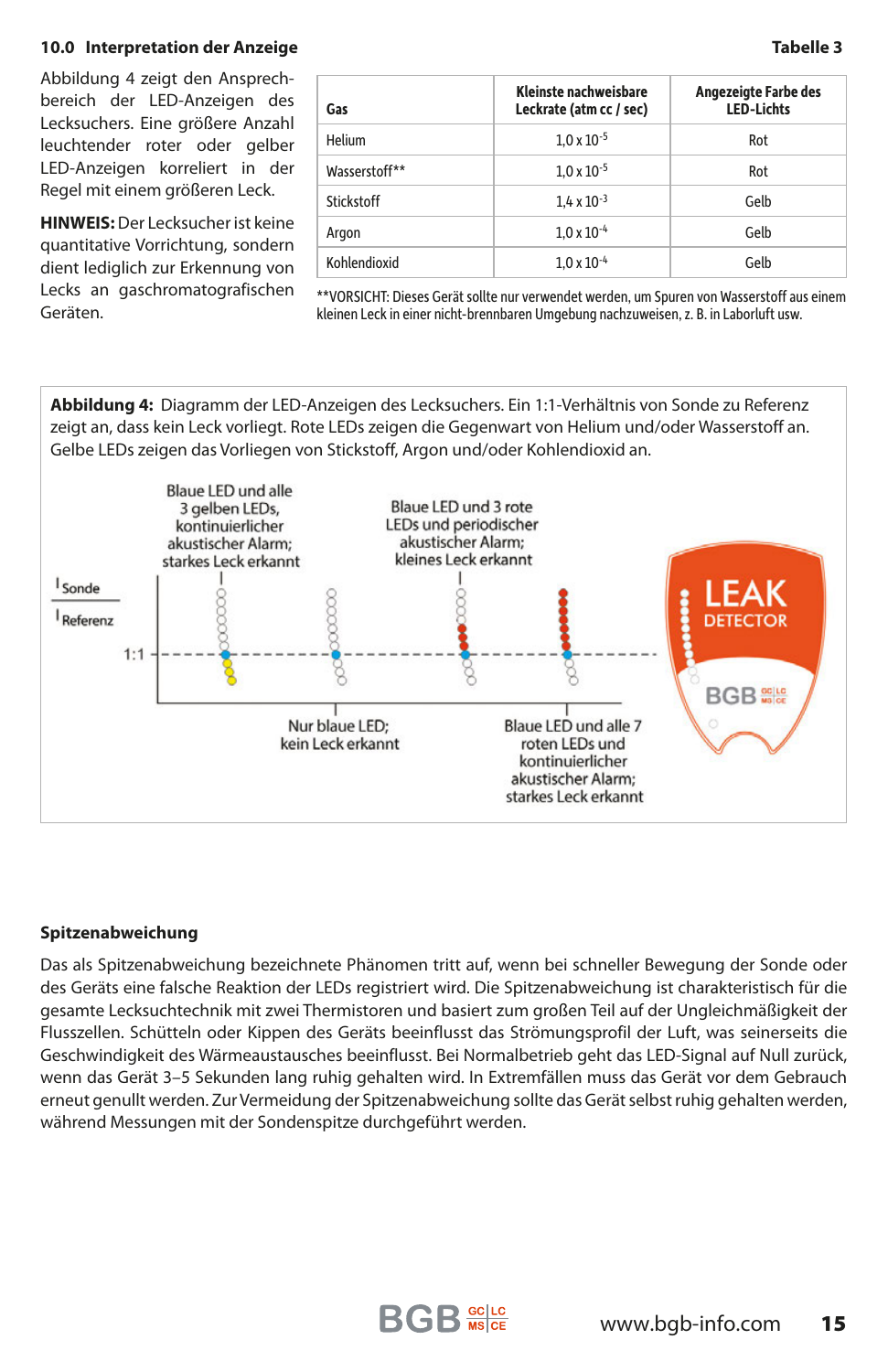#### **11.0 Beschriftungen auf der Rückseite**

- 1. Produktbezeichnung.
- 2. Artikelnummer.
- 3. Seriennummer.
- 4. BC-Kennzeichen Prüfung des Batterieladesystems (BCS, Battery Charging System) gemäß Richtlinie der Kalifornischen Energiebehörde (California Energy Commission - CEC) bestanden.
- 5. CE-Kennzeichen (siehe Konformitätserklärung)
- 6. KC-Kennzeichen Korea-Zertifizierung
- 7. Elektrische Kenngrößen.
- 8. Dieses Gerät entspricht Teil 15 der FCC-Vorschriften. Für den Betrieb gelten folgende Bedingungen:

1) Das Gerät darf keine schädlichen Interferenzen verursachen.

2) Das Gerät muss den Empfang von Interferenzen zulassen, einschließlich von Interferenzen, die Betriebsstörungen verursachen können.

- 9. Kontaktinformation des Herstellers.
- 10. Polarität des AC-Adapters
- 11. VCCI-Prüfzeichen VCCI-Zertifizierung
- 12. RCN (Kennzeichen der Einhaltung gesetzlicher Auflagen) Australische Zertifizierung
- 13. China RoHS 2
- 14. Das Gerät erfüllt die Anforderungen der WEEE-Richtlinie zur Entsorgung von Elektro- und Elektronik-Altgeräten.
- 15. Dieses Gerät ist UKCA-konform.
- 16. Dieses Digitalgerät der Klasse A erfüllt die kanadische Norm ICES-003.
- 17. Für Serviceleistungen muss das Gerät an die BGB zurückgeschickt werden.
- 18. Herstellungsland.
- 19. QR-Code.



Aktuelle Informationen finden Sie auf unserer Webseite

**www.bgb-shop.com/ leak-detector**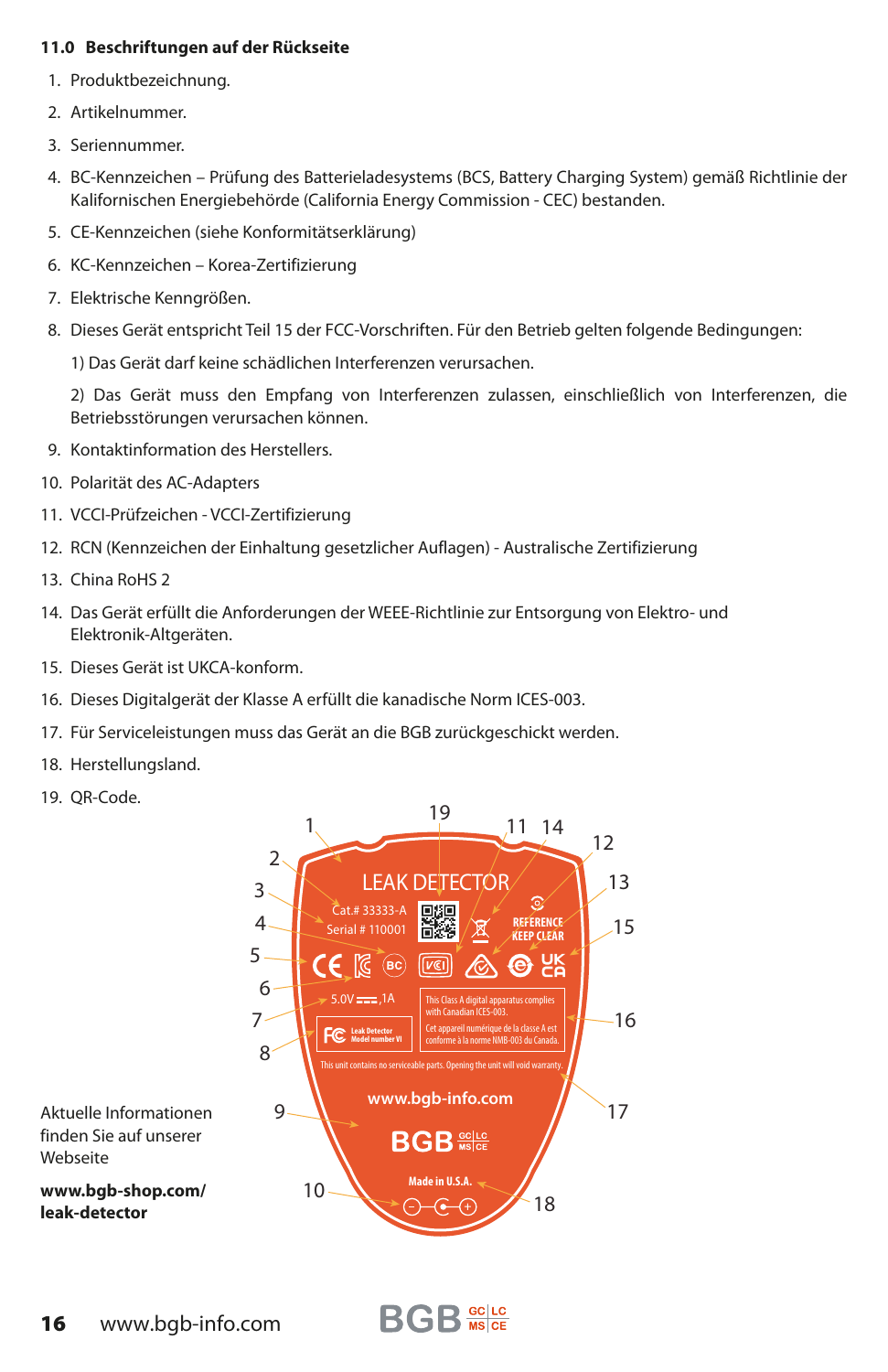

#### **13.0 Service**

Der Lecksucher von BGB ist durch eine einjährige Garantie ab dem Zeitpunkt des Kaufes abgedeckt. Bei Anfragen an BGB zu diesem Produkt sollten Sie die Seriennummer Ihres Lecksuchers bereit halten.

Die erwartete Lebensdauer des Akkus bei sachgemässem Gebrauch beträgt ca. zwei Jahre ab dem Zeitpunkt des Kaufes. Zum Austausch des Akkus müssen Kunden das Gerät an BGB einschicken. Bei dieser Gelegenheit können auch vorbeugende Wartungsarbeiten am Gerät durchgeführt werden. Diese Arbeiten sind möglicherweise mit zusätzlichen Gebühren verbunden. Bei Fragen, Störungen oder Reparaturdiensten kontaktieren Sie ihr lokales BGB Office. Die Kontaktdaten finden Sie auf Seite 36.



**BGB**<sup>SS</sup>

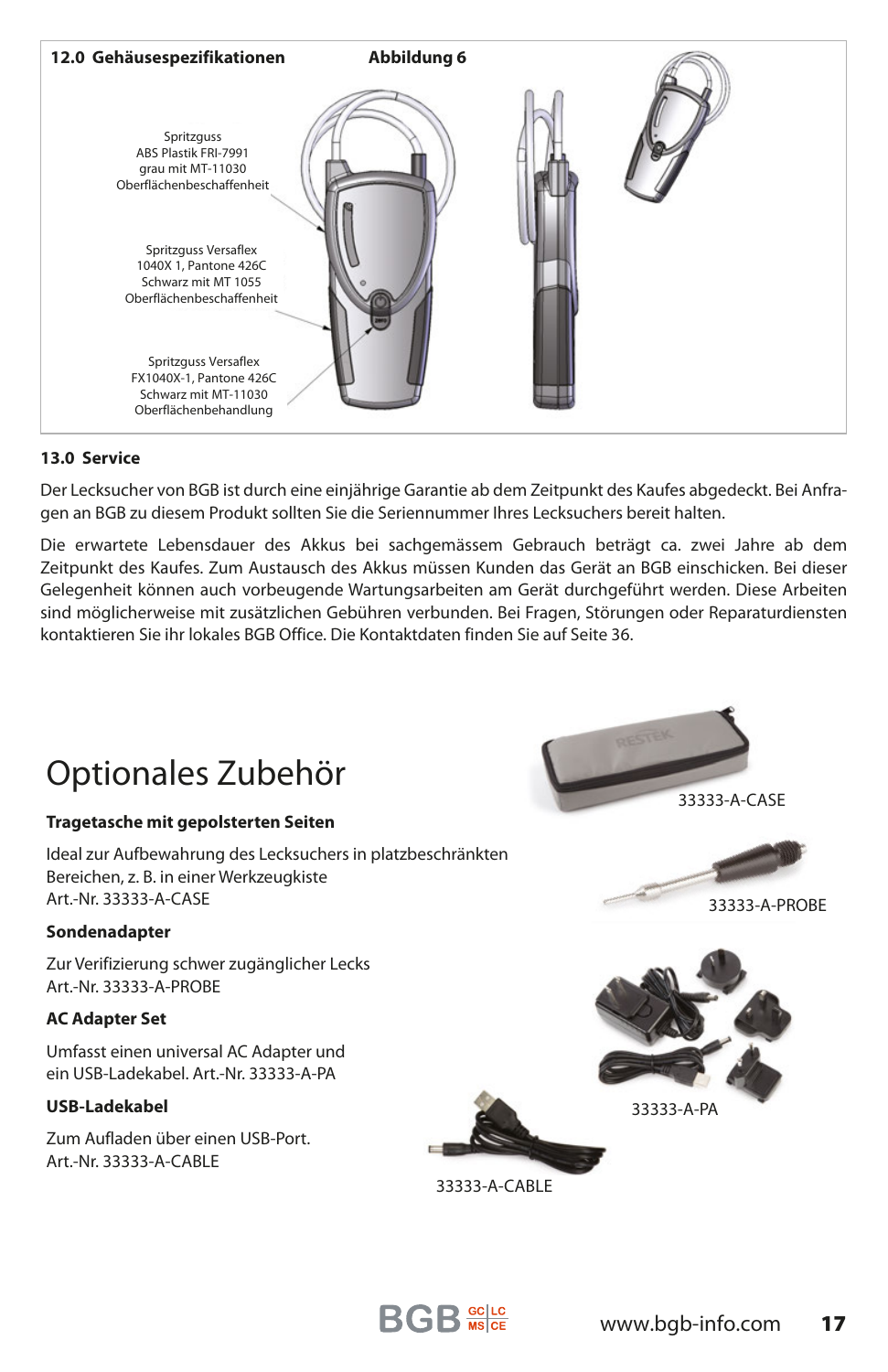# Détecteur électronique de fuites de gaz

(réf. 33333-A)

## Contenu du manuel

| 1.0  |  |
|------|--|
| 2.0  |  |
| 3.0  |  |
| 4.0  |  |
| 5.0  |  |
| 6.0  |  |
| 7.0  |  |
| 8.0  |  |
| 9.0  |  |
| 10.0 |  |
| 11.0 |  |
| 12.0 |  |
| 13.0 |  |
|      |  |
|      |  |

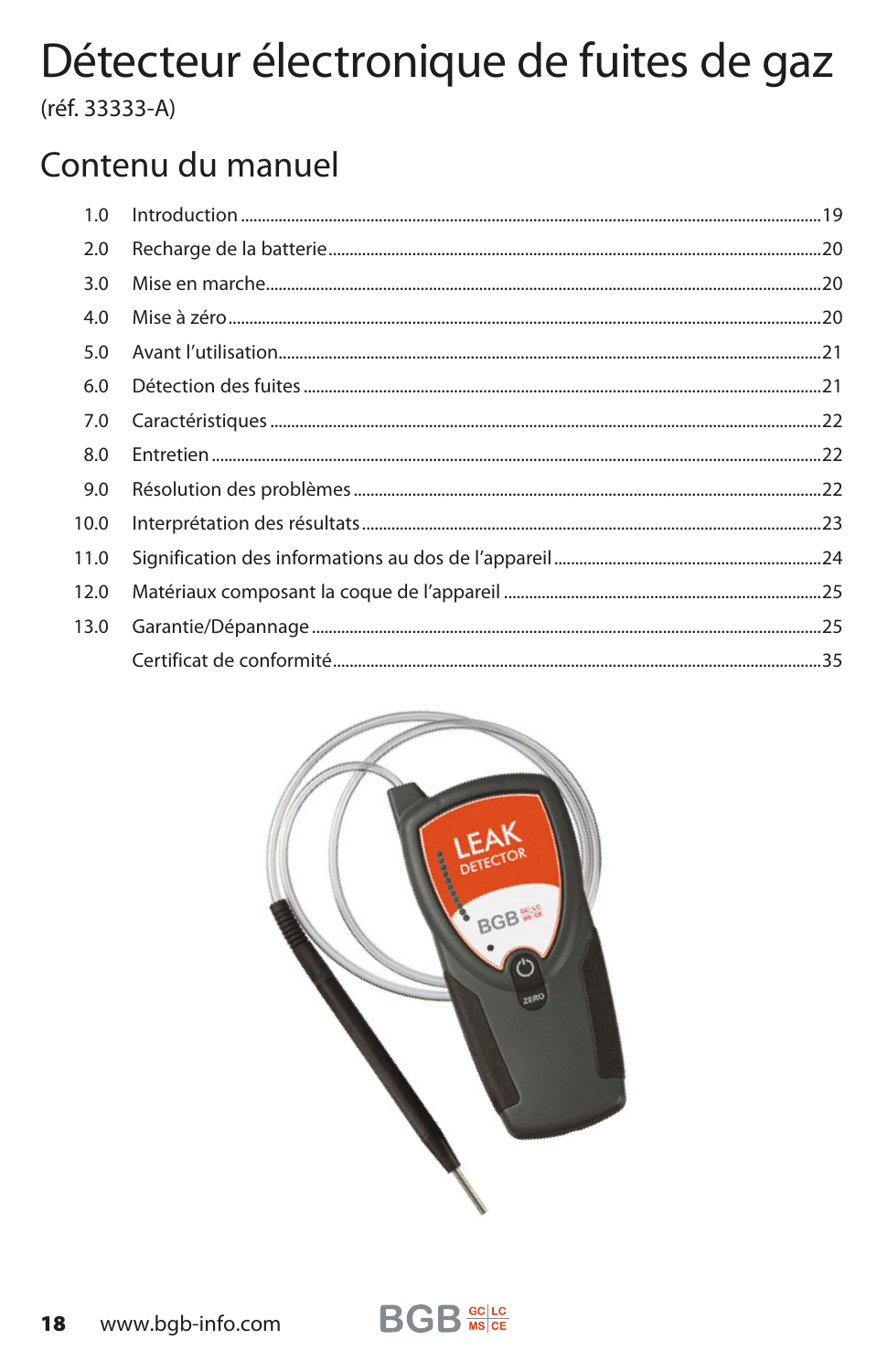#### **Manuel d'utilisation**

#### **1.0 Introduction**

Ce détecteur de fuites de gaz portatif est spécialement conçu pour les besoins de la chromatographie en phase gazeuse (GC). Il peut détecter les micro-fuites de tout gaz dont la conductivité thermique est différente de celle de l'air. Un orifice situé à l'arrière de l'appareil (Figure 1, page 21) permet l'introduction d'air ambiant dont la conductivité est comparée avec celle de l'air aspiré par la sonde de prélèvement. Une éventuelle présence de gaz (dans l'air aspiré) est indiquée par l'allumage d'une ou plusieurs diodes et par un signal sonore. Le tableau 1 explique comment interpréter l'allumage des diodes de couleur.

**A noter :** Ce détecteur de fuites n'est pas destiné à des mesures quantitatives. Il permet de déterminer l'endroit d'une fuite de gaz, son intensité ainsi que sa nature.

Il est recommandé d'utiliser le détecteur quotidiennement pour vérifier l'étanchéité de points critiques (au niveau des écrous ou des raccords sur des lignes de gaz). Par ailleurs et pour garantir la longévité de la batterie, il convient de charger régulièrement l'appareil.

Une utilisation de l'appareil non conforme à celle décrite dans le présent manuel annulerait la certification CE.

Ce manuel est destiné à répondre à toutes vos questions concernant le détecteur de fuites de gaz BGB. Pour tout renseignement complémentaire, contacter BGB.

#### **Tableau 1**

|                               | Signification de l'allumage des diodes de couleur |                                         |                                                                                                      |                                                                                                                       |  |
|-------------------------------|---------------------------------------------------|-----------------------------------------|------------------------------------------------------------------------------------------------------|-----------------------------------------------------------------------------------------------------------------------|--|
|                               | Mode marche/<br>arrêt                             | Couleur des<br>diodes                   | <b>Etat des diodes</b>                                                                               | <b>Signification</b>                                                                                                  |  |
|                               | Marche                                            | <b>Bleu puis</b><br>rouge puis<br>jaune | Marche/Un seul clignotement<br>bleu puis alternativement rouge et<br>jaune pendant 15 secondes/Arrêt | Cycle de démarrage ou d'arrêt de l'appareil                                                                           |  |
| Etat de la<br><b>batterie</b> | Marche                                            | Bleu                                    | Marche/Allumage permanent                                                                            | Batterie chargée. Appareil prêt à l'emploi                                                                            |  |
|                               | Marche                                            | Bleu                                    | <b>Marche/Clignotement</b>                                                                           | <b>IMPORTANT : La batterie doit être rechargée</b>                                                                    |  |
|                               | Marche                                            | <b>AUCUNE</b>                           | <b>AUCUNE</b>                                                                                        | Batterie totalement déchargée. IMPORTANT :<br>La batterie doit être rechargée                                         |  |
|                               | Marche/Arrêt                                      | Vert                                    | Marche/Clignotement                                                                                  | L'appareil est connecté à l'adaptateur secteur<br>ou à un câble USB et la batterie très faible est<br>en charge lente |  |
| Statut de la<br>recharge      | Marche/Arrêt                                      | Vert                                    | Marche/Allumage permanent                                                                            | L'appareil est connecté à l'adaptateur secteur<br>ou à un câble USB et la batterie est en charge<br>rapide            |  |
|                               | Marche/Arrêt                                      | Vert                                    | Arrêt                                                                                                | L'appareil est connecté à l'adaptateur<br>secteur ou à un câble USB et la batterie est<br>complétement rechargée      |  |
| En                            | Marche                                            | Rouge ou<br>jaune                       | Marche/Allumage permanent                                                                            | Une différence de conductivité thermique<br>entre l'entrée de la sonde et l'admission d'air<br>est détectée           |  |
| fonctionnement                | Marche                                            | Rouge et<br>jaune                       | Marche/Clignotement pendant 4<br>secondes/Arrêt                                                      | Le bouton de mise à zéro a été poussé. Phase<br>de mise à zéro                                                        |  |

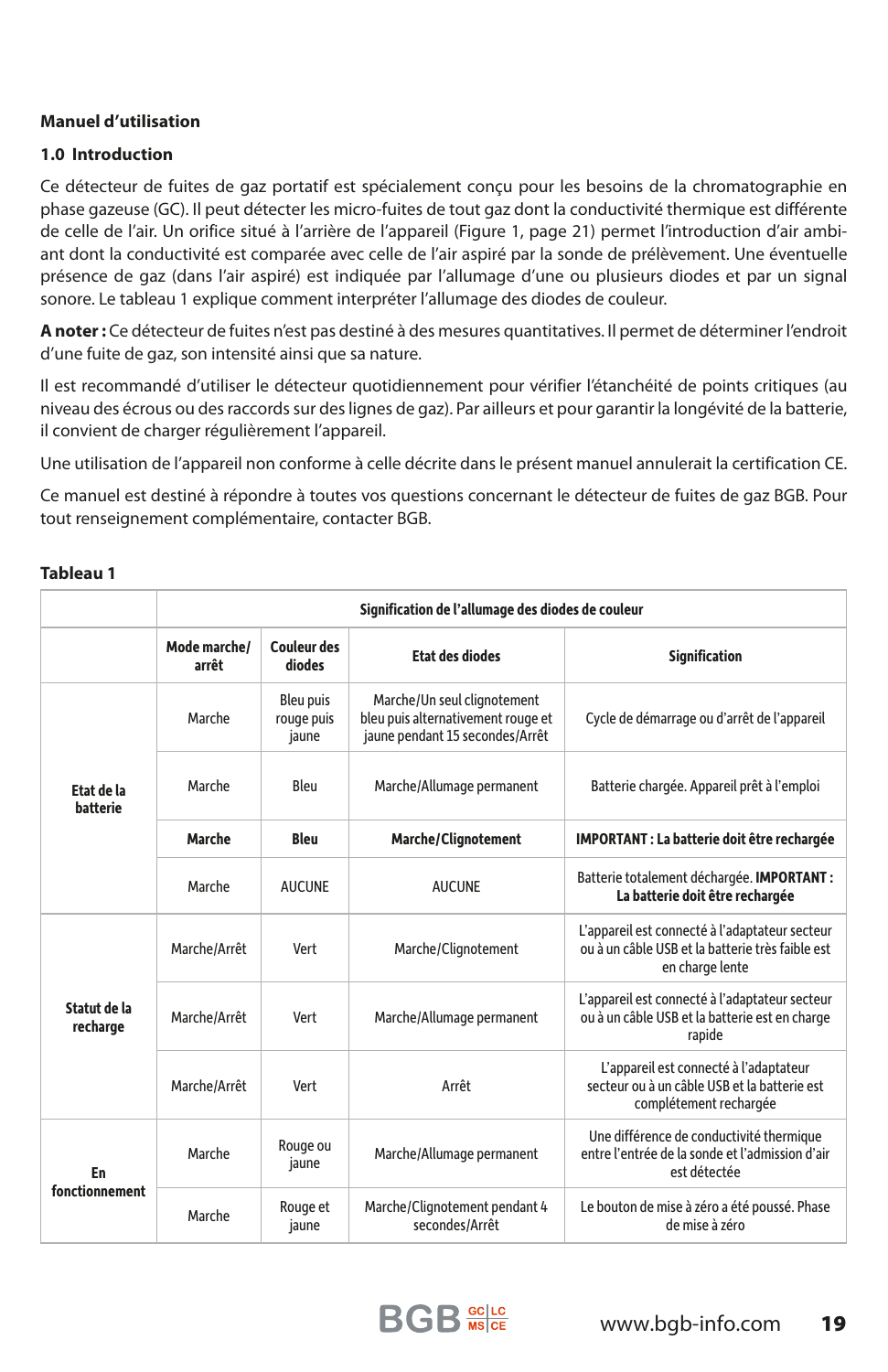#### **2.0 Recharge de la batterie**

La batterie doit être rechargée avant l'utilisation du détecteur de fuites. Seuls le transformateur ou le câble USB fournis avec l'appareil peuvent être utilisés pour la recharge de la batterie. L'appareil pouvant être utilisé dans différents pays, l'adaptateur secteur approprié doit être au préalable monté sur le transformateur. Connecter ensuite le transformateur à une prise de courant puis l'autre extrémité à la base du détecteur de fuites. Pour charger la batterie avec le câble USB, il suffit d'en connecter une extrémité au détecteur de fuites et l'autre à une prise USB. Le témoin de charge vert s'allume. Ce témoin s'éteint lorsque la batterie est totalement rechargée.

Le clignotement de la diode bleue située entre les diodes rouges et jaunes indique un niveau de charge faible. Il est indispensable de recharger la batterie lorsque la diode bleue clignote afin qu'elle ne se décharge pas totalement car cela pourrait réduire sa durée de vie.

**A noter :** Aucune diode ne s'allume si la batterie est complètement déchargée.

**IMPORTANT :** Pour prolonger la vie de la batterie, il convient de ne pas utiliser en permanence l'appareil lorsqu'il est en cours de charge. Il reste cependant possible d'utiliser le détecteur alors qu'il est connecté au secteur par exemple si la batterie est complètement déchargée ou si elle ne tient plus la charge.

**IMPORTANT :** La batterie du détecteur de fuites est de type nickel-hydrure métallique. Comme pour d'autres appareils, si la batterie n'est pas rechargée durant une longue période, elle peut se décharger au point de ne plus pouvoir être rechargée. **La batterie doit donc être rechargée au moins une fois tous les 3 mois.**  L'appareil devra être rechargé plus fréquemment s'il est utilisé quotidiennement comme recommandé ci-dessus.

**IMPORTANT :** L'éventuel remplacement de la batterie ne peut être réalisé que par BGB. Cet appareil ne nécessite aucune intervention de la part de l'utilisateur. L'ouverture de l'appareil ou toute manipulation des éléments internes annule la garantie.

**A noter :** Une durée de 6 heures est nécessaire pour recharger une batterie complètement déchargée. Durant la charge, il est normal que le détecteur soit chaud. Cela ne présente aucun danger.

#### **3.0 Mise en marche**

Sortir la sonde de son logement. Presser et maintenir le bouton Marche/Arrêt/Mise à zéro (Figure 1, page 21) jusqu'à la mise en marche de l'appareil. Celui-ci effectue alors un cycle de démarrage qui dure environ 15 secondes durant lesquelles les diodes rouges et jaunes clignotent. **NE PAS** tenter de mettre l'appareil à zéro durant cette étape. L'appareil peut être utilisé lorsque toutes les diodes cessent de clignoter et que la diode bleue est allumée.

#### **4.0 Mise à zéro de l'appareil**

Une remise à zéro peut être nécessaire entre deux utilisations notamment si le détecteur est déplacé d'une pièce à l'autre ou entre des endroits à température et taux d'humidité différents. **NE PAS** tenter une mise à zéro lorsque la sonde est rangée dans son logement. La sonde doit IMPERATIVEMENT être sortie de son logement (Figure 1, page 21) avant l'étape de mise à zéro. Pour la remise à zéro, appuyer sur le bouton Marche/Arrêt/ Mise à zéro. L'appareil effectue sa mise a zéro durant 4 secondes, temps pendant lequel les diodes rouges et jaunes clignotent. Le détecteur peut être utilisé lorsque toutes les diodes cessent de clignoter et que la diode bleue est allumée.

**A noter :** L'appareil ne doit pas être utilisé ou remis à zéro durant son cycle de remise à zéro.

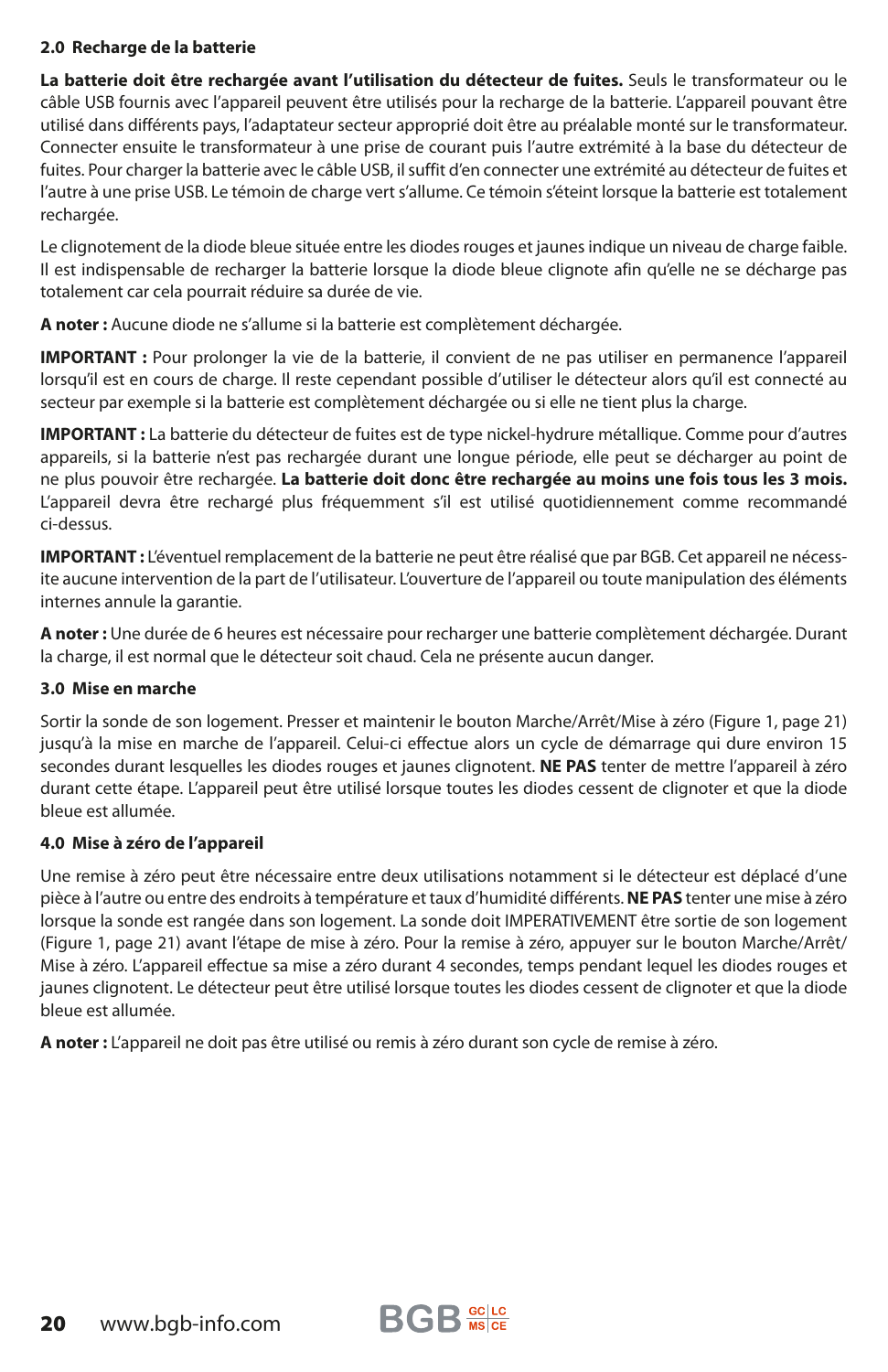#### **5.0 Avant l'utilisation**

Vérifier si possible le bon fonctionnement du détecteur de fuites avant chaque utilisation en approchant la sonde d'un flux gazeux (autre que de l'air). S'assurer également que l'extrémité de la sonde, les orifices d'entrée d'air et d'échappement du gaz aspiré ne sont pas contaminés ou obstrués (Figure 1).

**IMPORTANT :** *Les raccords, tubes, soudures... sur lesquels les fuites sont recherchées doivent être propres et secs. Des liquides, poussières ou autres débris aspirés par la sonde peuvent endommager le détecteur de fuites. La recherche de fuites autour de raccords chauds présente un risque de brûlure. La chaleur des raccords peut aussi altérer le fonctionnement du détecteur de fuites.*

**A noter :** Le détecteur de fuites détecte presque tous les gaz odorants et la plupart des gaz inodores. Des vapeurs de solvants ou même de forts courants d'air circulant près de la sonde ou de l'orifice d'admission d'air, peuvent provoquer une certaine instabilité de l'appareil et une mauvaise interprétation du signal obtenu. Ne pas souffler dans l'orifice d'admission d'air et prendre soin de ne pas le boucher en le tenant dans la main.



#### **6.0 Détection des fuites**

Après avoir mis le détecteur de fuites en marche et effectué une mise à zéro, déplacer lentement l'extrémité de la sonde autour ou le long des surfaces susceptibles de fuir. Si l'appareil détecte un gaz différent de l'air, une ou plusieurs diodes s'allument. Un signal sonore intermittent est émis lorsque trois diodes rouges ou deux diodes jaunes s'allument.

La fréquence des « bips » s'accélère si davantage de diodes s'allument. Le signal sonore devient continu lorsque toutes les diodes rouges ou jaunes s'allument. Les diodes rouges signalent des fuites d'hélium ou d'hydrogène. Les diodes jaunes indiquent la présence de fuites d'azote, d'argon ou de dioxyde de carbone.

Eloigner la sonde de la source de la fuite pour permettre au détecteur de revenir à l'équilibre (zéro). Si une grande quantité de gaz est aspirée par la sonde, quelques secondes sont nécessaires pour qu'elle soit éliminée et pour la remise à zéro automatique. *Ne pas essayer de remettre à zéro l'appareil durant ce laps de*  temps au risque de provoquer un dysfonctionnement du détecteur. Une fois la remise à zéro automatique faite, approcher de nouveau la sonde de la fuite pour en déterminer l'emplacement exact. *Pour un bon fonctionnement de l'appareil, l'orifice d'admission d'air (Figure 1) ne doit pas être obstrué. Il en est de même pour l'orifice d'échappement du gaz aspiré, situé dans le logement de la sonde.*

**ATTENTION :** *Cet appareil est conçu pour détecter des traces d'hydrogène provenant d'une faible fuite en milieu ininflammable comme par exemple l'air ambiant d'un laboratoire.* 

**A noter :** Pour désactiver le signal sonore indiquant la détection de gaz, presser le bouton de Mise en marche/ Arrêt/Mise à zéro durant 2 à 3 secondes. Un « bip » constant d'une seconde indique la désactivation du signal sonore. Relâcher le bouton. Procéder de la même façon pour réactiver le signal sonore. Le signal sonore est automatiquement réactivé à chaque remise en marche de l'appareil.

**A noter :** L'appareil s'arrêtera automatiquement après 6 minutes, ceci afin d'éviter que la batterie ne se décharge si le détecteur est laissé en marche par inadvertance.

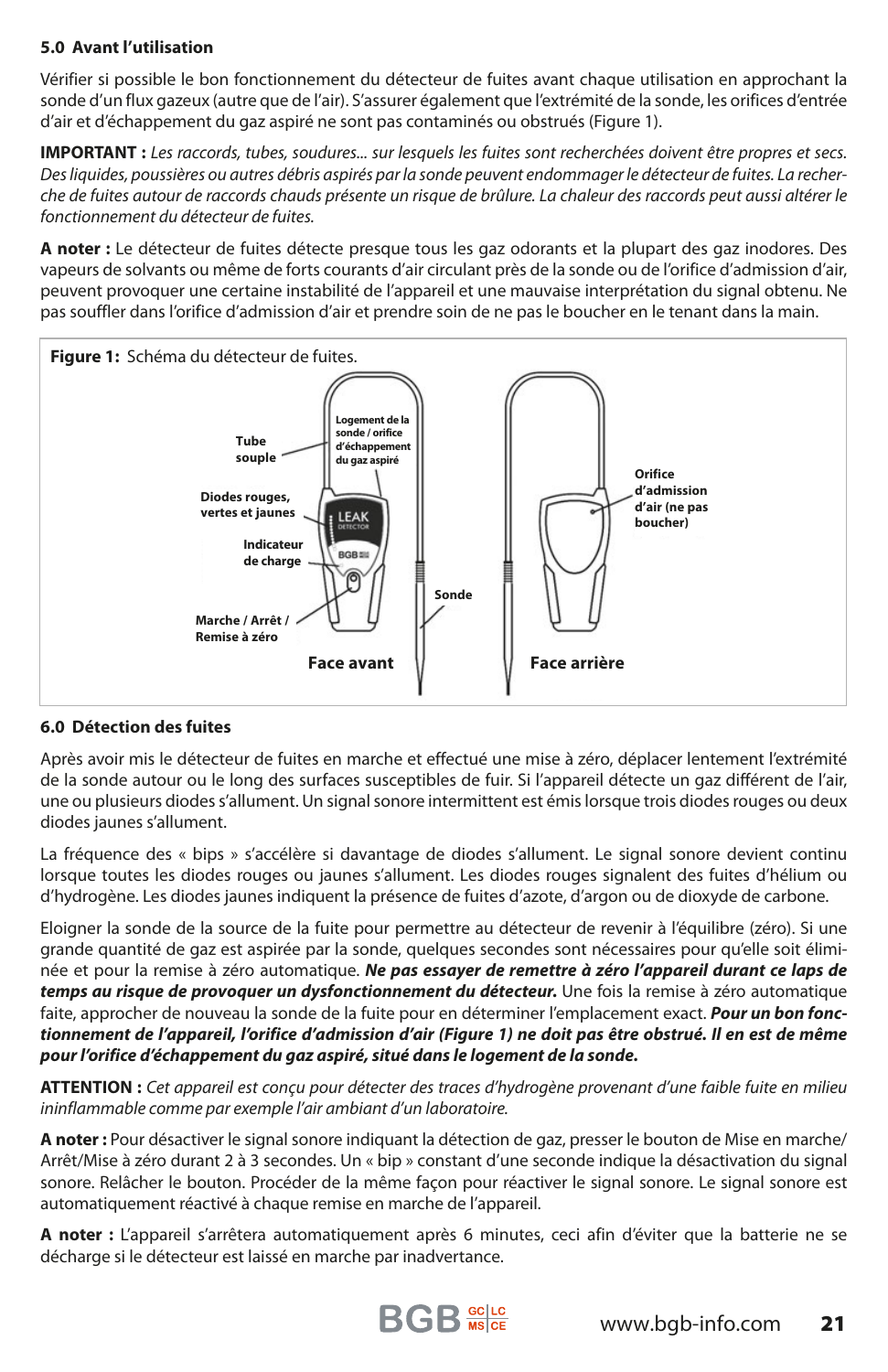#### **7.0 Caractéristiques**

- Utilisation jusqu'à 2000 m d'altitude
- Températures d'utilisation : 10 37°C.
- Autonomie : jusqu'à 12 heures en utilisation normale
- Certifications : CE (UE, Corée, Japon, Australie); UKCA; Certifications CSA/UL – non listées.
- Certifications DEEE, CEC, Chine RoSH 2
- Taux d'humidité acceptable à l'utilisation : 0–97%
- Utilisation uniquement en intérieur.
- Degré de pollution 2
- Puissance nominale : 5 volts DC, 1 A
- Garantie : 1 an

#### **8.0 Entretien**

Eviter de renverser des liquides sur le détecteur. Si cela se produit, arrêter immédiatement l'appareil et l'essuyer avec du papier ou un chiffon absorbant. Le laisser ensuite sécher complètement avant de le réutiliser. Des poussières ou des débris peuvent être aspirés dans la sonde et à la longue boucher la tubulure à l'intérieur de l'appareil. Pour éviter ce problème, nettoyer régulièrement l'embout de la sonde. Pour cela dévisser cet embout pour accéder à la brosse-filtre de la sonde (Figures 2 et 3). Eliminer précautionneusement les poussières ou débris puis revisser l'embout. N'utiliser aucun liquide pour cette opération au risque d'endommager le détecteur.

Voir le paragraphe 13.0 concernant le remplacement de la batterie ou toute intervention nécessaire à l'intérieur du détecteur.



#### **9.0 Résolution des problèmes**

#### **Tableau 2**

| Problème                                                              | <b>Causes possibles</b>                                                   | <b>Actions recommandées</b>                                                                                                                                         |
|-----------------------------------------------------------------------|---------------------------------------------------------------------------|---------------------------------------------------------------------------------------------------------------------------------------------------------------------|
| Perte de sensibilité                                                  | Sonde bouchée                                                             | Nettoyer la brosse-filtre de la<br>sonde                                                                                                                            |
|                                                                       | Tube souple percé                                                         | Inspecter le tube souple                                                                                                                                            |
| Perte de réponse                                                      | Détecteur non remis à zéro                                                | Remettre l'appareil à zéro                                                                                                                                          |
| Les diodes restent                                                    | Détecteur remis à zéro avant<br>l'évacuation du gaz aspiré<br>par l'évent | Laisser le détecteur évacuer l'air<br>et revenir à l'équilibre                                                                                                      |
| allumées                                                              | L'orifice d'admission d'air<br>est houché                                 | Prendre soin de ne pas obstruer<br>l'orifice d'admission en le tenant<br>dans la main ou retirer l'objet qui<br>houche cet orifice                                  |
| Impossible de<br>mettre l'appareil en<br>marche                       | La batterie est déchargée                                                 | Recharger la batterie                                                                                                                                               |
| Mise en marche<br>impossible même<br>après recharge de la<br>batterie | La batterie est peut-être<br>hors d'usage                                 | L'appareil peut être utilisé en<br>étant branché sur le secteur<br>ou à l'aide du câble USB. Il doit<br>être retourné à BGB pour le<br>remplacement de la batterie. |





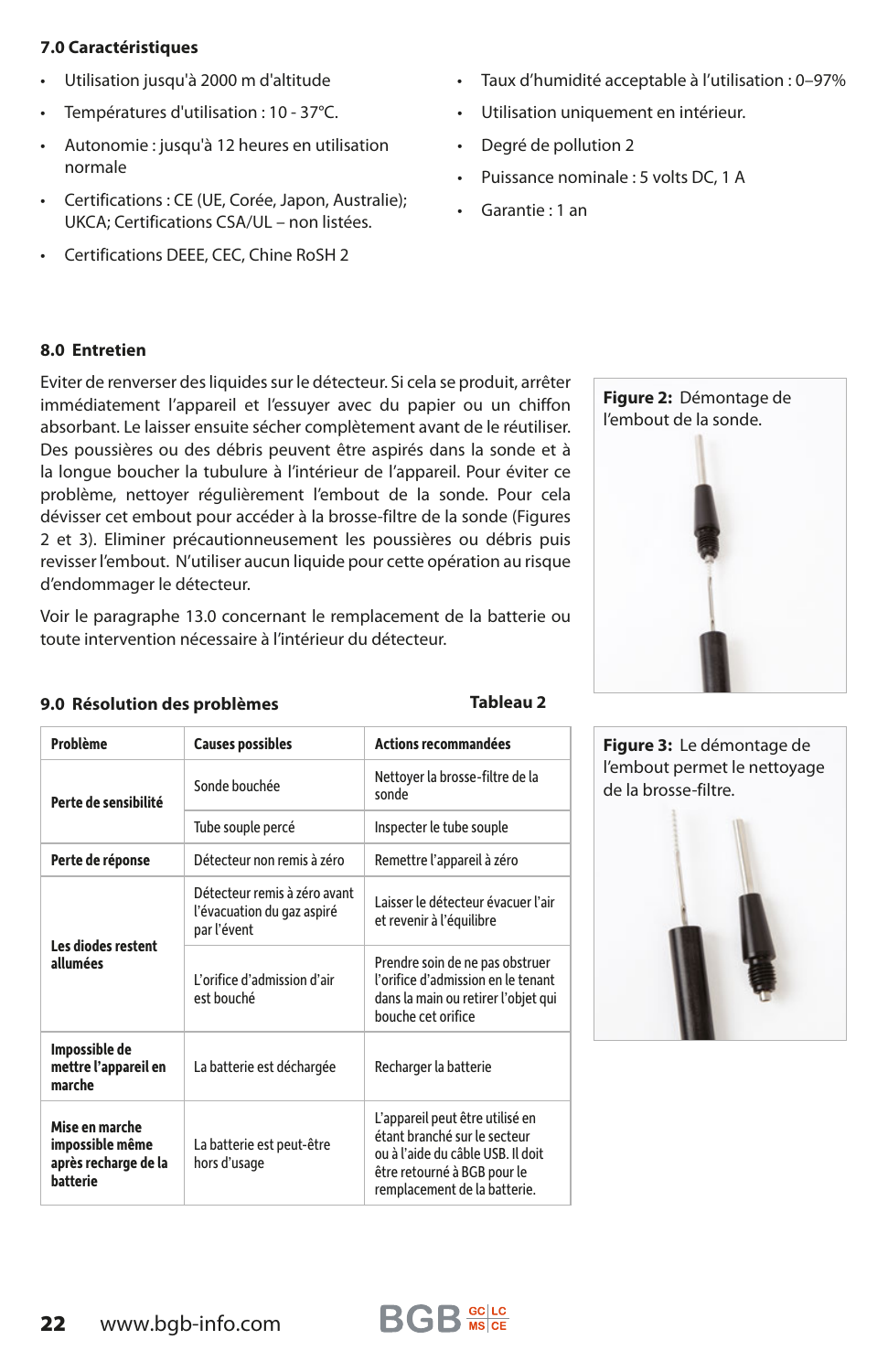#### **10.0 Interprétation des résultats**

La Figure 4 explique la signification de l'allumage des diodes de couleur. De façon générale, plus il y a de diodes allumées, plus la fuite est importante.

**IMPORTANT :** Cet appareil ne permet pas des mesures quantitatives mais uniquement de détecter des fuites dans un appareil de chromatographie en phase gazeuse.

| Gaz                | Débit de fuite minimum<br>détectable (cc/sec.) | Signalisation de couleur |
|--------------------|------------------------------------------------|--------------------------|
| Hélium             | $1.0 \times 10^{-5}$                           | Rouge                    |
| Hydrogène**        | $1.0 \times 10^{-5}$                           | Rouge                    |
| Azote              | $1.0 \times 10^{-3}$                           | Jaune                    |
| Argon              | $1.0 \times 10^{-4}$                           | Jaune                    |
| Dioxyde de Carbone | $1.0 \times 10^{-4}$                           | Jaune                    |

\*\*ATTENTION : Cet appareil est conçu pour détecter des traces d'hydrogène provenant d'une faible fuite en milieu ininflammable comme par exemple l'air ambiant d'un laboratoire.

**Figure 4 :** Un rapport d'équilibre thermique entre le gaz aspiré par la sonde et celui de l'air ambiant de 1:1 indique une absence de fuite. L'allumage de diodes rouges signale la présence d'au moins un des gaz suivants : hélium ou hydrogène. L'allumage de diodes jaunes informe de la présence d'au moins un des gaz suivants : azote, argon ou dioxyde de carbone.



#### **A noter :**

Le fait de basculer brusquement, retourner ou agiter le détecteur de fuites conduit à l'allumage des diodes. Ce phénomène tient au principe de fonctionnement de l'appareil basé sur l'asymétrie des flux dans les chambres renfermant les thermistances. Des mouvements brusques modifient la circulation de l'air et altèrent les échanges thermiques. Le signal revient à zéro (diode bleue allumée) après le maintien en position stable de l'appareil durant 3 à 5 secondes. Dans de rares cas, une remise à zéro manuelle peut être nécessaire. Il convient donc de garder le détecteur dans une position stable lors de son utilisation.

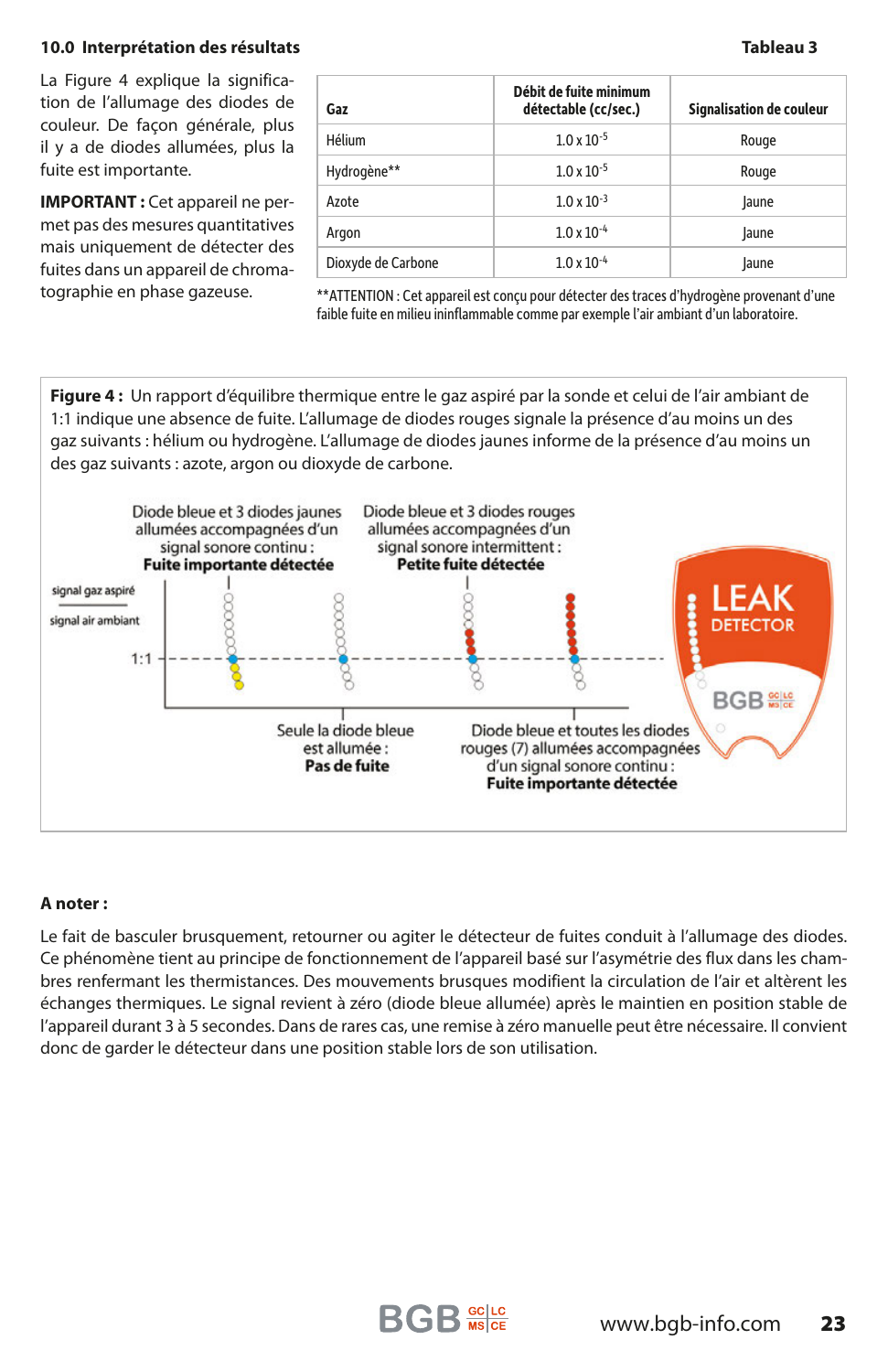#### **11.0 Signification des informations au dos de l'appareil**

- 1. Nom du produit.
- 2. Référence.
- 3. Numéro de série.
- 4. Système de charge de la batterie conforme CEC.
- 5. Marquage CE : voir la Déclaration de Conformité
- 6. Marquage KC Certification coréenne.
- 7. Paramètres électriques.
- 8. L'appareil répond aux exigences de l'article 15 de la réglementation FCC, à savoir:

1) Cet appareil ne génère pas d'interférences nuisibles.

2) Cet appareil peut recevoir toute interférence, y compris des interférences pouvant conduire à un mauvais fonctionnement.

- 9. Nom et adresse du fabricant.
- 10. Polarité adaptateur secteur
- 11. Certification VCCI
- 12. RCM (Regulatory Compliance Mark) Conformité avec les réglementations australiennes en vigueur.
- 13. Chine RoHS 2.
- 14. Matériel conforme DEEE.
- 15. Matériel conforme UKCA.
- 16. Matériel digital conforme ICES-003.
- 17. L'appareil doit être retourné à BGB pour toute maintenance.
- 18. Pays de production.
- 19. Code QR.

consultez



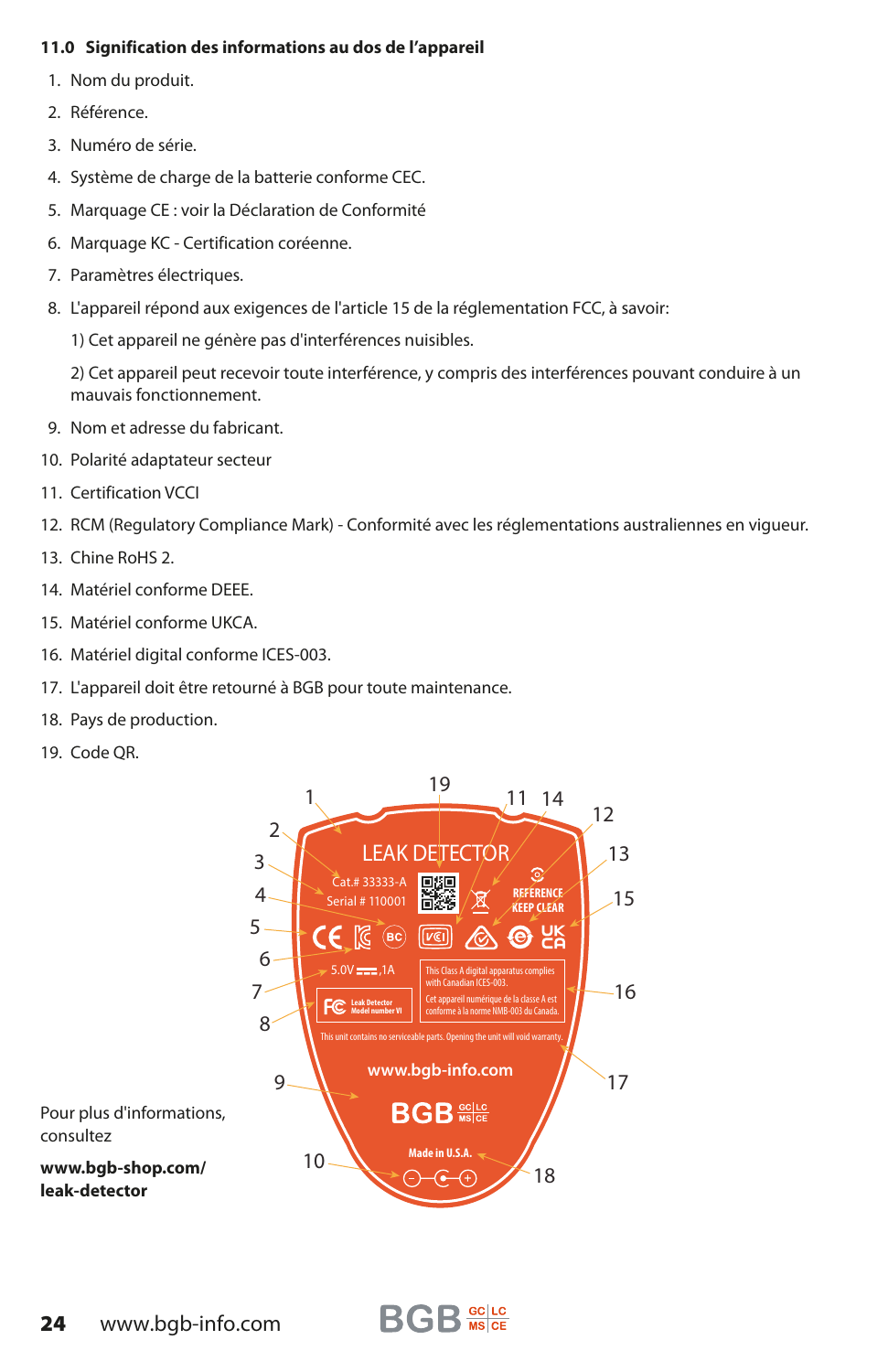

#### **13.0 Garantie / dépannage**

Le fonctionnement de cet appareil est couvert par une garantie d'un an. En cas de dysfonctionnement, contacter BGB ou votre distributeur habituel et indiquer son numéro de série.

La durée de vie prévue de la batterie, si elle est utilisée correctement, est d'environ deux ans à compter de la date d'achat. Le remplacement de la batterie ne peut être effectué que par BGB. A cette occasion, une révision générale peut être effectuée (frais supplémentaires à prévoir). Pour toute question concernant ce détecteur de fuites de gaz ou tout autre produit BGB contactez votre bureau local BGB. Les détails de contact se trouvent à la page 36.

### Accessoires optionnels

Etui souple de faible encombrement. Réf. 33333-A-CASE

Embout pour accès difficiles. Réf. 33333-A-PROBE

Kit de chargement. Comprend un chargeur universel avec adaptateurs internationaux et un câble USB. Réf. 33333-A-PA

Câble USB. Pour recharge de la batterie. Réf. 33333-A-CABLE









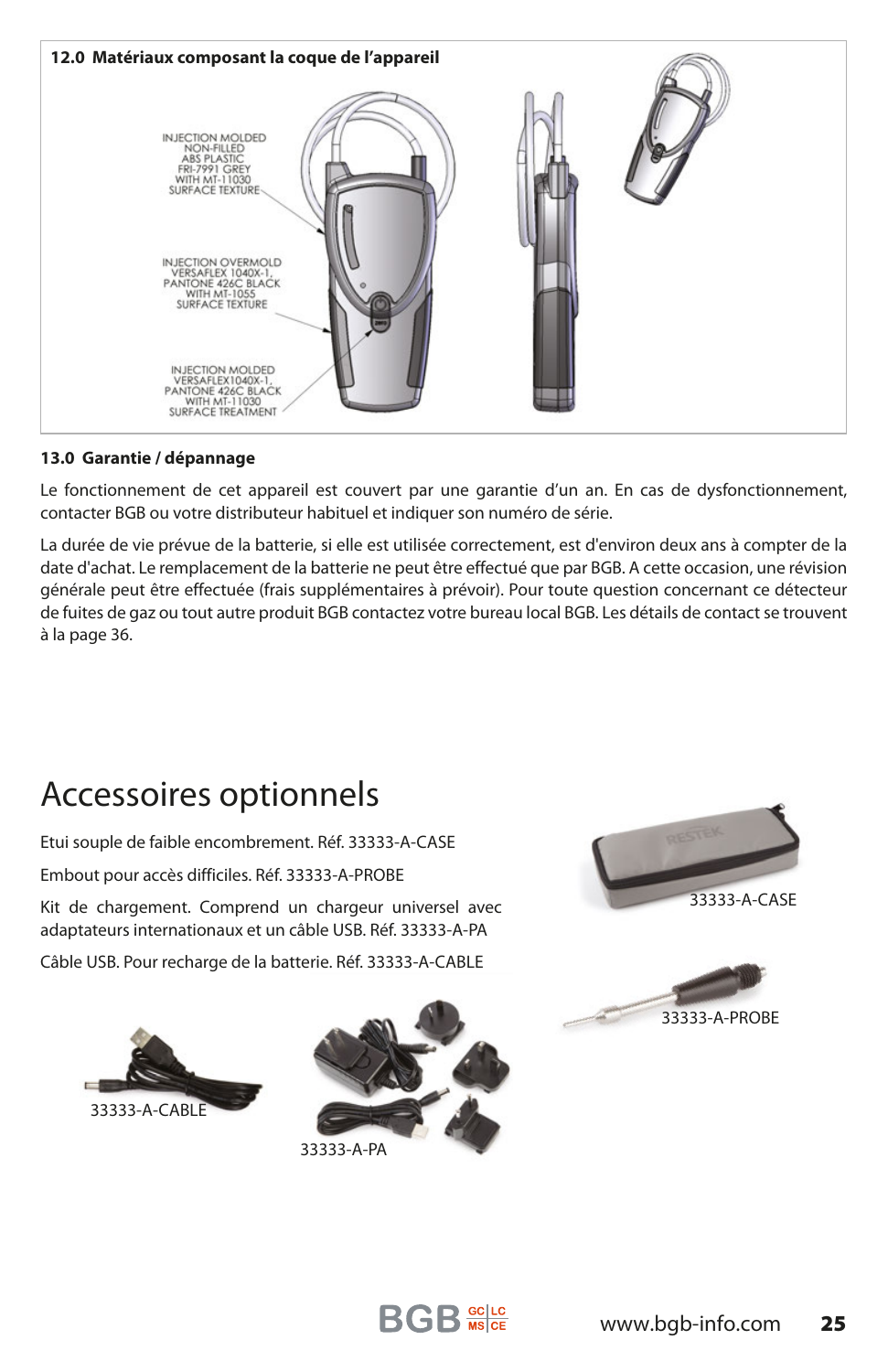## **Leak Detector Elettronico**

(Cat.# 33333-A)

### Indice

| 1.0  |  |
|------|--|
| 2.0  |  |
| 3.0  |  |
| 4.0  |  |
| 5.0  |  |
| 6.0  |  |
| 7.0  |  |
| 8.0  |  |
| 9.0  |  |
| 10.0 |  |
| 11.0 |  |
| 12.0 |  |
| 13.0 |  |
|      |  |
|      |  |



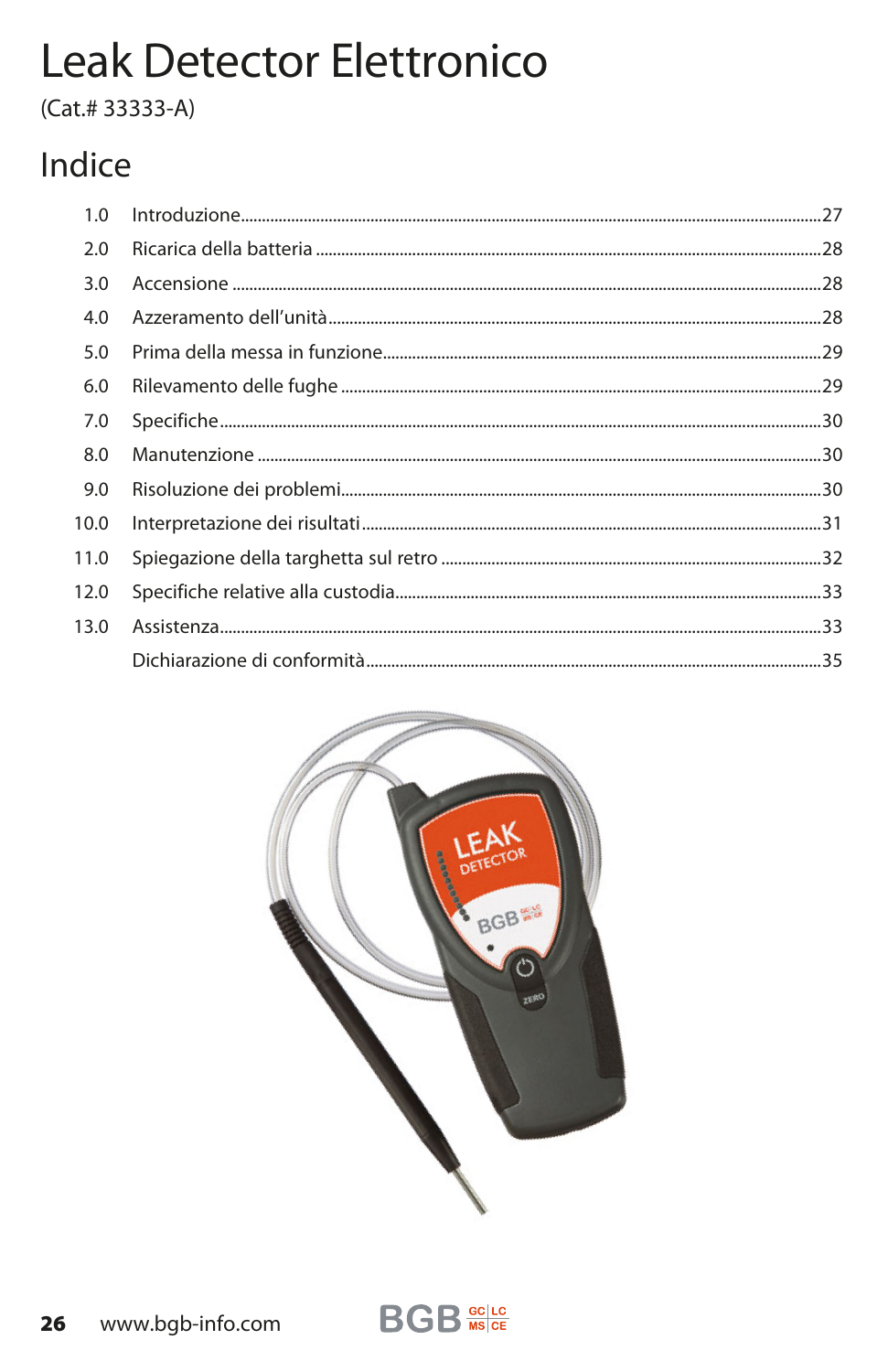#### **Istruzioni per il funzionamento**

#### **1.0 Introduzione**

Il leak detector elettronico della BGB, è stato progettato specificamente per l'utilizzo con i sistemi per gascromatografia (GC). Può rilevare micro-perdite di qualsiasi gas la cui conducibilità termica è diversa da quella dell'aria. Un orifizio situato nella parte posteriore del dispositivo (Figura 1, pagina 29) permette l'ingresso di aria ambientale, e la conducibilità del gas della perdita viene confrontata con quella dell'aria . L'intensità della fuga di gas viene indicata sia tramite un display a LED che mediante un allarme sonoro. La seguente tabella 1 spiega come interpretare il display a LED.

**NOTA:** Il leak detector non è un dispositivo di tipo quantitativo, ma fornisce una misura qualitativa della posizione, l'intensità e la natura di una perdita di gas.

La prassi migliore è quella di usare giornalmente il leak detector per controllare le guarnizioni critiche (per esempio setti, dadi della colonna, dadi di riduzione e raccordi posti sulle linee dei gas). Inoltre, per un utilizzo sistematico, il leak detector deve essere ricaricato regolarmente per garantire che la batteria continui a tenere la carica.

Nel caso in cui questo strumento venisse utilizzato in modi diversi da quelli descritti nel manuale, la dichiarazione CE decadrebbe.

Per assistenza vi preghiamo di rivolgervi al Customer Service BGB.

#### **Tabella 1**

|                                    | Display a LED del leak detector e sua interpretazione |                                  |                                                                                                       |                                                                                                                                     |  |
|------------------------------------|-------------------------------------------------------|----------------------------------|-------------------------------------------------------------------------------------------------------|-------------------------------------------------------------------------------------------------------------------------------------|--|
|                                    | Stato dell'unità -<br>Accesa/spenta                   | Colore dei<br><b>LED</b>         | Stato dei LED                                                                                         | Interpretazione                                                                                                                     |  |
|                                    | Accesa                                                | <b>Blu&gt; Rosso</b><br>e giallo | Acceso/il LED blu lampeggia<br>una volta, il LED rosso e giallo si<br>alternano per 15 secondi/Spento | L'unità si sta accendendo e sta<br>esequendo la sequenza di avvio                                                                   |  |
| Stato della<br>batteria            | Accesa                                                | Blu                              | Acceso/fisso                                                                                          | Pronto per l'uso, la batteria non<br>necessita di essere ricaricata                                                                 |  |
| dell'unità                         | Accesa                                                | Blu                              | Acceso/lampeggiante                                                                                   | <b>IMPORTANTE: l'unità deve essere</b><br>ricaricata                                                                                |  |
|                                    | Pulsante di accensione<br>schiacciato                 | <b>I FD SPENTI</b>               | <b>LED SPENTI</b>                                                                                     | La batteria è completamente scarica.<br><b>IMPORTANTE: l'unità deve essere</b><br>ricaricata                                        |  |
|                                    | Accesa/spenta                                         | Verde                            | Acceso/lampeggiante                                                                                   | L'unità è collegata all'adattatore AC o a un<br>cavo USB e la batteria, molto scarica, si sta<br>caricando (carica di mantenimento) |  |
| Stato di carica<br>dell'unità      | Accesa/spenta                                         | Verde                            | Acceso/fisso                                                                                          | L'unità è collegata all'adattatore AC o a un<br>cavo USB ed è in modalità carica completa                                           |  |
|                                    | Accesa/spenta                                         | Verde                            | Spento                                                                                                | L'unità è collegata all'adattatore AC o a un<br>cavo USB ed è completamente carica                                                  |  |
| <b>Funzionamento</b><br>dell'unità | Accesa                                                | Rosso o<br>giallo                | Acceso/fisso                                                                                          | L'unità ha rilevato una differenza<br>di conducibilità termica tra<br>sonda e riferimento                                           |  |
|                                    | Accesa                                                | Rosso e<br>giallo                | Acceso/Alternanza per 4<br>secondi/Spento                                                             | È stato premuto il tasto di azzeramento e<br>l'unità sta eseguendo un nuovo azzeramento                                             |  |

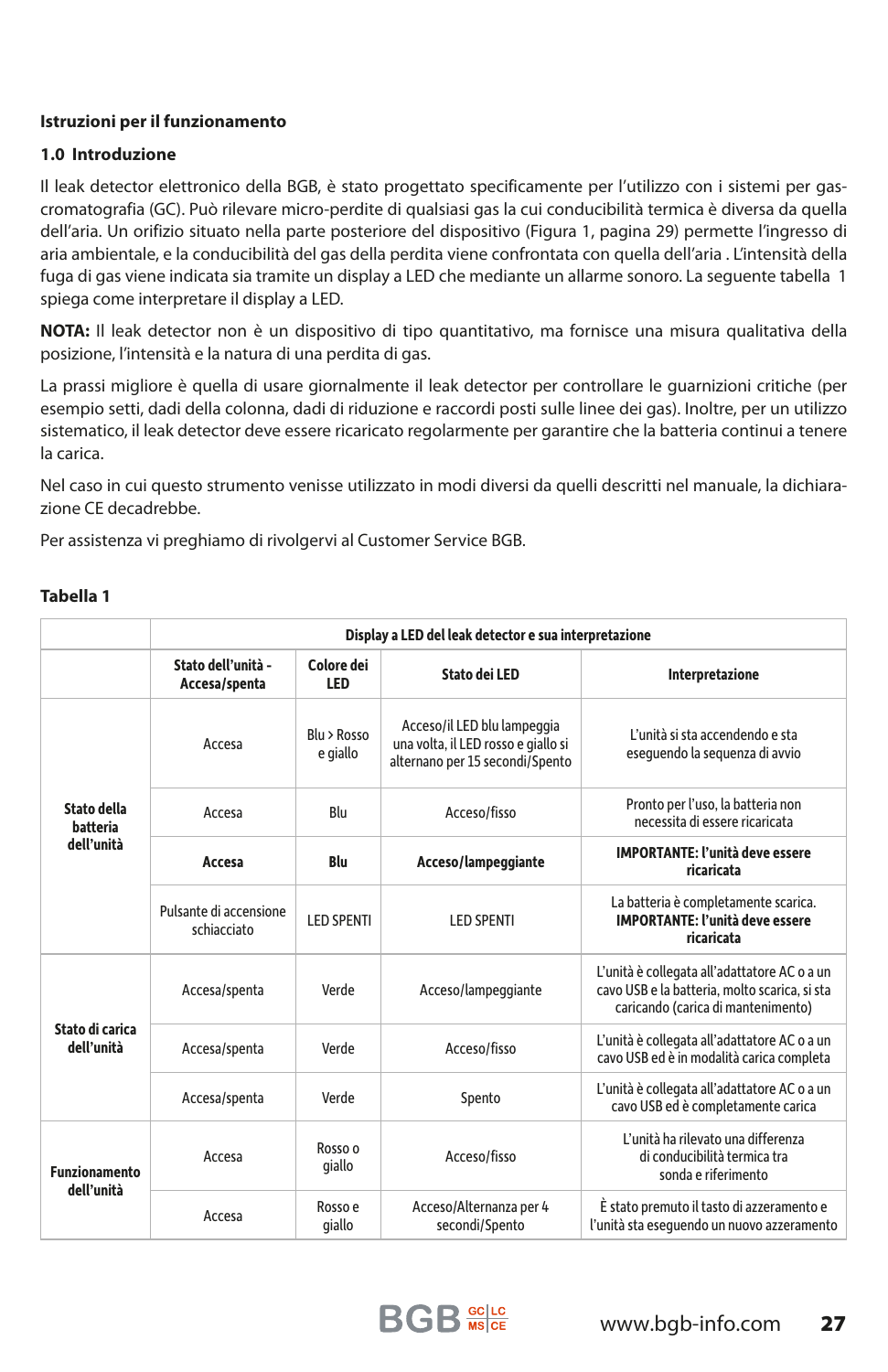#### **2.0 Ricarica della batteria**

Il leak detector deve essere completamente carico prima dell'utilizzo. Usare unicamente l'adattatore AC o il cavo USB forniti insieme all'unità. Per caricare la batteria usando l'adattatore AC, per prima cosa montare la spina corretta per la presa di corrente del vostro Paese sull'adattatore AC in dotazione. Inserire l'adattatore AC nella presa elettrica e inserire quindi la spina cilindrica che si trova all'altra estremità dell'adattatore AC nel connettore posto nella parte inferiore del leak detector. Per caricare la batteria usando il cavo USB, inserire semplicemente il cavo USB nell'unità e nella porta USB. Durante la ricarica, si illuminerà il LED di colore verde. Quando la batteria è carica completamente, il LED verde si spegne.

Quando il livello di batteria del leak detector è basso, inizierà a lampeggiare il LED blu posto tra il LED rosso e quello giallo. Quando la luce blu lampeggia, è importante caricare il leak detector, per evitare che la batteria si scarichi completamente e per evitare eventuali danni alla batteria stessa.

**NOTA:** Nel caso in cui la batteria sia completamente scarica, non si illuminerà alcun LED.

**ATTENZIONE:** Per la salvaguardia della batteria, si raccomanda di non far funzionare sempre il leak detector collegato alla rete elettrica e in carica. Tuttavia, se la batteria si è scaricata completamente e non tiene più la carica, si potrà utilizzare l'unità quando è collegata alla rete elettrica ed è in carica. Per utilizzare il leak detector quando è collegato, seguire le Istruzioni per il funzionamento normale e, quando il LED blu lampeggia o si illumina in modo fisso, l'unità è pronta per l'uso.

**ATTENZIONE:** Il leak detector contiene una batteria nichel-metallo idruro (NiMH). Come per gli altri dispositivi che funzionano con le batterie, se la batteria viene lasciata per lunghi periodi senza essere ricaricata, può scaricarsi a un punto tale da non riuscire poi più a ricaricarsi. **Si raccomanda di ricaricare la batteria almeno una volta ogni tre mesi. Nel caso in cui il leak detector venga utilizzato spesso per manutenzione di routine, come raccomandato, può essere necessario caricarlo più di frequente.**

**ATTENZIONE:** La sostituzione della batteria ricaricabile di questa unità viene effettuata in fabbrica. All'interno dell'unità non sono presenti parti che richiedono manutenzione. L'apertura della parte esterna o la manomissione dei componenti interni comporteranno il decadimento della garanzia di fabbrica.

**NOTA:** Per ricaricare una batteria scarica potrebbero volerci circa 6 ore.

**NOTA:** Durante la carica, il leak detector può riscaldarsi al tatto, ma è normale e non comporta rischi per la sicurezza.

#### **3.0 Accensione**

Prendere la sonda dal supporto. Tenere premuto il pulsante di accensione (Figura 1, pagina 29) fino all'inizio della sequenza di avvio che dura circa 15 secondi, durante i quali lampeggeranno i LED rossi e gialli. Quando i LED rossi e gialli smettono di lampeggiare e si illumina il LED blu, l'unità è pronta per l'uso o per l'azzeramento. Durante la **sequenza di avvio NON** provare a eseguire l'azzeramento dell'unità.

#### **4.0 Azzeramento dell'unità**

Può essere necessario effettuare periodicamente l'azzeramento dello strumento tra i vari utilizzi, specialmente se lo strumento viene spostato da una stanza all'altra o tra aree con temperatura o umidità differenti. **Non provare a effettuare l'azzeramento dell'unità quando la sonda si trova nel suo supporto.** La sonda **DEVE** essere rimossa dal suo supporto (Figura 1, pagina 29) prima dell'azzeramento dell'unità. Per effettuare nuovamente l'azzeramento, premere il tasto di impostazione dello zero. L'unità eseguirà una nuova sequenza di azzeramento che durerà circa 4 secondi, durante i quali i LED rossi e gialli lampeggeranno. Quando non lampeggeranno più tutti questi LED e si illuminerà il LED blu, l'unità sarà pronta per l'uso.

**NOTA:** Per evitare letture errate, non tentare di utilizzare né di azzerare l'unità mentre è in corso la sequenza di azzeramento.

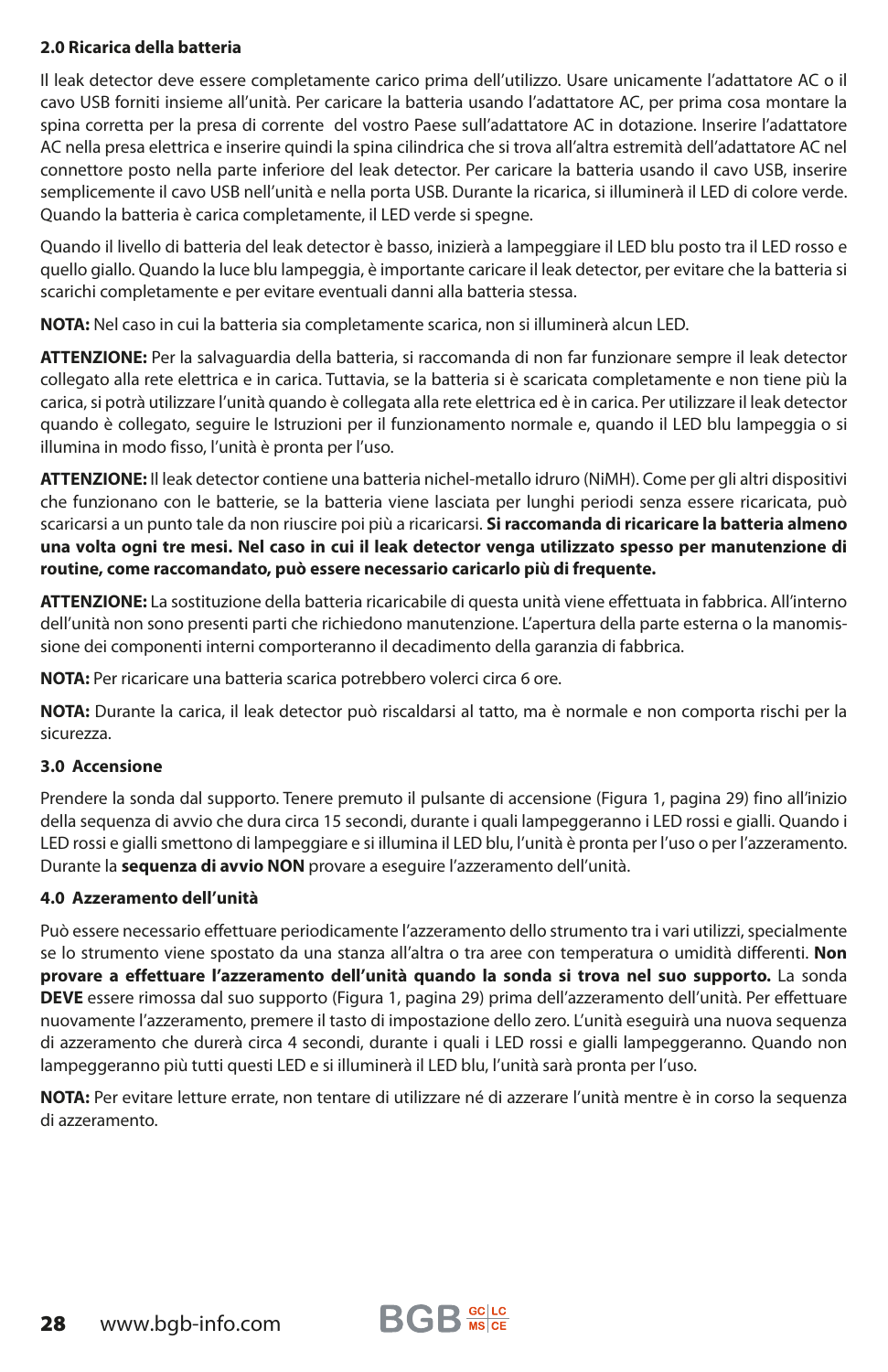#### **5.0 Prima della messa in funzione**

Verificare il funzionamento del leak detector prima di ogni utilizzo, effettuando campionamenti di gas dallo split del GC o da altre fonti di gas (diverse dall'aria). Inoltre, ispezionare visivamente l'estremità della sonda, l'ingresso del gas di riferimento e il canale di sfiato per controllare che non ci siano impurità o ostruzioni (Figura 1).

**IMPORTANTE:** *I raccordi che vengono controllati devono essere puliti e asciutti; liquidi, polvere o altri residui possono danneggiare il leak detector se aspirati all'interno della sonda. Le prove di tenuta intorno a raccordi caldi possono aumentare il rischio di ustioni. I raccordi caldi possono anche pregiudicare il corretto funzionamento del leak detector.*

**NOTA:** Il leak detector è adatto per quasi ogni tipo di gas. Vapori dei solventi, scarico dello split, e anche forti correnti d'aria intorno alla sonda o all'ingresso di riferimento possono provocare instabilità o falsi positivi. Fare attenzione a non respirare verso l'ingresso di riferimento durante la verifica della presenza di eventuali perdite e a non coprire/bloccare l'ingresso di riferimento con la mano.



#### **6.0 Rilevamento delle fughe**

Con il leak detector acceso e azzerato, muovere lentamente la punta della sonda intorno ai raccordi e alle altre sorgenti potenziali di perdite. Se il leak detector percepisce la presenza di un gas diverso dall'aria, i LED incominceranno a illuminarsi; più LED si illumineranno e più la perdita sarà significativa. Al terzo LED rosso, o al secondo LED giallo, si inizierà a sentire un segnale acustico (bip). Più LED si illumineranno e più aumenterà la frequenza sonora. Quando si illuminerà l'ultimo LED rosso o l'ultimo LED giallo, il bip diventerà un suono fisso. I LED rossi indicano una perdita di elio o di idrogeno. I LED gialli indicano una perdita di azoto, argon o biossido di carbonio.

Togliere la sonda dalle immediate vicinanze della perdita e far tornare a zero l'unità. Se all'interno della sonda è entrato un ingente quantitativo di gas, ci potrebbero volere alcuni secondi perché lo strumento si ripulisca dal gas e torni a zero. *Non provare a effettuare l'azzeramento dell'unità durante la fuoriuscita del gas dalla sonda. Ciò potrebbe causare il malfunzionamento dell'unità.* Una volta tornata allo zero, porre nuovamente la sonda vicino alla perdita per avere conferma della sua posizione. *L'ingresso del gas di riferimento (Figura 1) non deve essere in alcun modo ristretto, perché in caso contrario l'unità non funzionerà in modo corretto. Così pure il canale di sfiato, che permette al gas testato di uscire dal leak detector, non deve essere in alcun modo ostruito.* Il canale di sfiato è posto nel supporto della sonda.

**ATTENZIONE:** *Questa unità deve essere utilizzata unicamente per rilevare tracce di idrogeno causate da piccole perdite in un ambiente non infiammabile, ad es. l'ambiente chiuso di un laboratorio.*

**NOTA:** Per disabilitare il segnale acustico durante la rilevazione delle perdite, tenere premuto il pulsante di impostazione dello zero per 2–3 secondi. Rilasciare il pulsante quando si sente un suono fisso che dura 1 secondo; la funzione sonora è stata disabilitata. Per riattivare la funzione sonora, tenere premuto il pulsante di impostazione dello zero. Al momento dell'accensione, la funzione sonora risulta sempre abilitata.

**NOTA:** Il leak detector si spegnerà dopo 6 minuti di funzionamento. Questa funzione evita che la batteria si scarichi troppo nel caso in cui l'unità venga lasciata accidentalmente accesa.

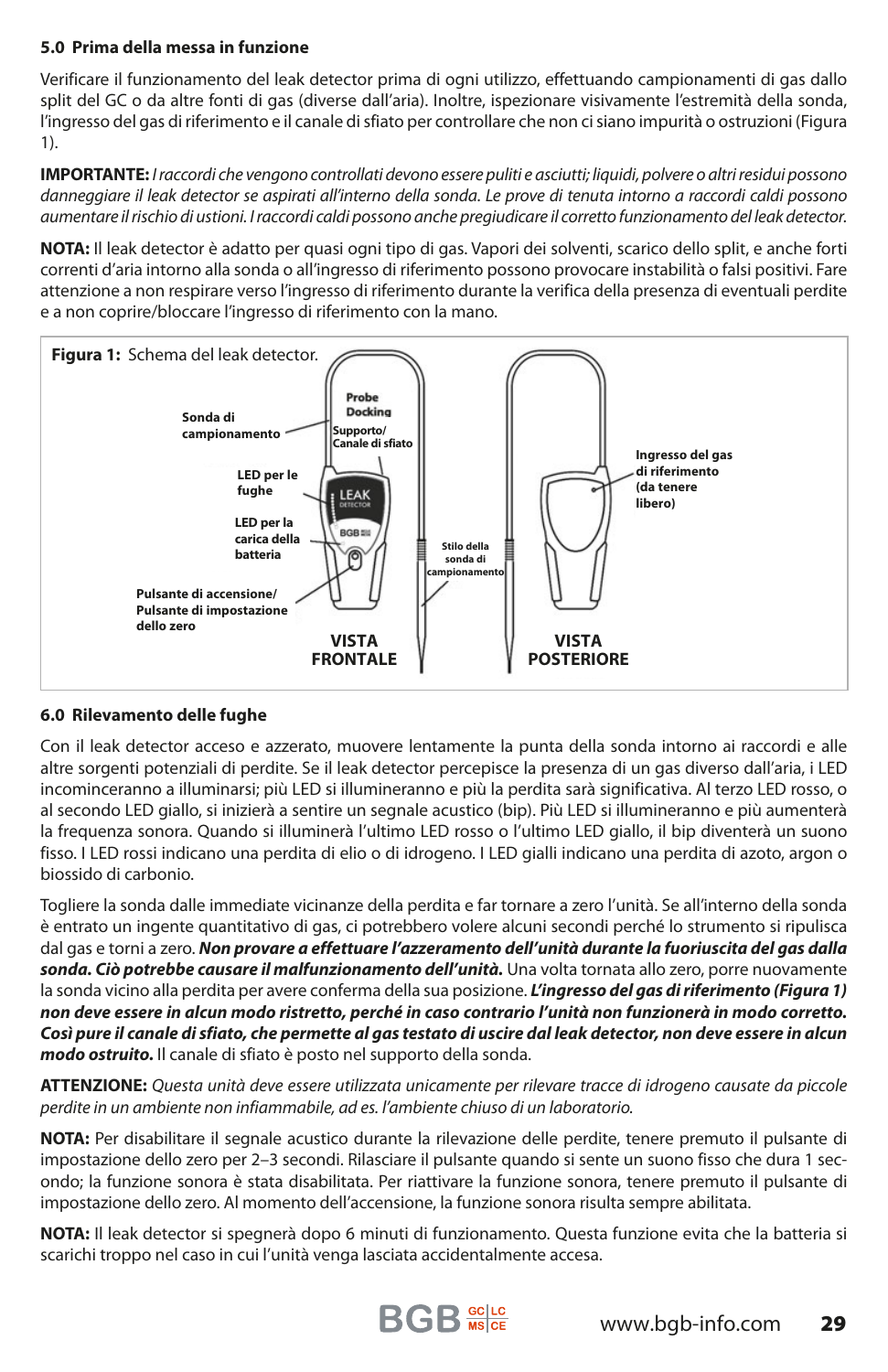#### **7.0 Specifiche**

- Altitudine: Fino a 2000 m s.l.m.
- Temperatura ambiente: 50–98,6 °F (10–37 °C)
- Capacità della batteria: fino a 12 ore di funzionamento
- Certificazioni: CE (UE, Corea, Giappone, Australia); UKCA; testato CSA/UL – non certificato
- Conformità: RAEE, CEC, China RoHS 2
- Intervallo di umidità: 0–97%
- Solo per impiego al chiuso
- Grado di inquinamento 2
- Potenza nominale: 5 volt CC, 1 A.
- Garanzia: Garanzia di 1 anno

#### **8.0 Manutenzione**

Evitare di rovesciare liquidi sull'unità, per evitare possibili malfunzionamenti. Nel caso in cui l'unità venga in contatto con liquidi, spegnerla immediatamente, assorbire il liquido con un panno asciutto e lasciare riposare l'unità fino alla completa asciugatura del liquido. Polvere e residui possono entrare nella punta della sonda del leak detector e, nel tempo, possono intasare il tubo posto all'interno dell'unità. Per evitare ciò, pulire periodicamente la punta della sonda. Per pulirla, svitare il cappuccio per esporre lo spazzolino (Figure 2 e 3). Pulire delicatamente lo spazzolino della punta della sonda utilizzando uno spazzolino per la pulizia o le dita per eliminare polvere e residui; riposizionare poi il cappuccio. Non utilizzare liquidi per pulire la sonda. Se dovessero entrare nella sonda, i liquidi potrebbero danneggiare il leak detector.

Le informazioni relative a dove inviare l'unità in caso di manutenzione o di interventi di assistenza\* sono riportate alla fine del presente documento.





#### **9.0 Risoluzione dei problemi**

**Tabella 2**

| Problema                             | <b>Possibile causa</b>                                                                                  | Soluzione suggerita                                                                                                                      |  |
|--------------------------------------|---------------------------------------------------------------------------------------------------------|------------------------------------------------------------------------------------------------------------------------------------------|--|
| Variazione di                        | Sonda intasata                                                                                          | Pulire la punta della sonda per<br>rimuovere ogni eventuale residuo                                                                      |  |
| sensibilità                          | Linea della sonda perforata,<br>danneggiata o ostruita                                                  | Ispezionare visivamente la linea della<br>sonda per scoprire eventuali fori*                                                             |  |
| <b>Diminuzione</b><br>della risposta | Leak detector non azzerato                                                                              | Effettuare nuovamente l'azzeramento<br>del leak detector                                                                                 |  |
| I LED rimangono<br>accesi durante il | Il leak detector è stato nuo-<br>vamente azzerato prima che<br>l'unità fosse completamente<br>resettata | Aspettare il tempo necessario perché<br>il leak detector riesca a far uscire<br>tutto il gas ed effettuare nuovamente<br>l'azzeramento   |  |
| funzionamento                        | L'ingresso del gas di<br>riferimento o della sonda è<br>coperto da una mano o da<br>un altro oggetto    | Rimuovere l'ostruzione                                                                                                                   |  |
| Non si accende                       | Le batterie sono scariche                                                                               | Caricare l'unità completamente                                                                                                           |  |
| Dopo la carica,<br>non si accende    | Le batterie possono essere<br>danneggiate                                                               | L'unità può funzionare collegata<br>all'adattatore o al cavo USB, ma<br>deve essere inviata a BGB per la<br>sostituzione della batteria* |  |

\*Contattare BGB per chiedere i dettagli di gestione della riparazione dell'unità guasta.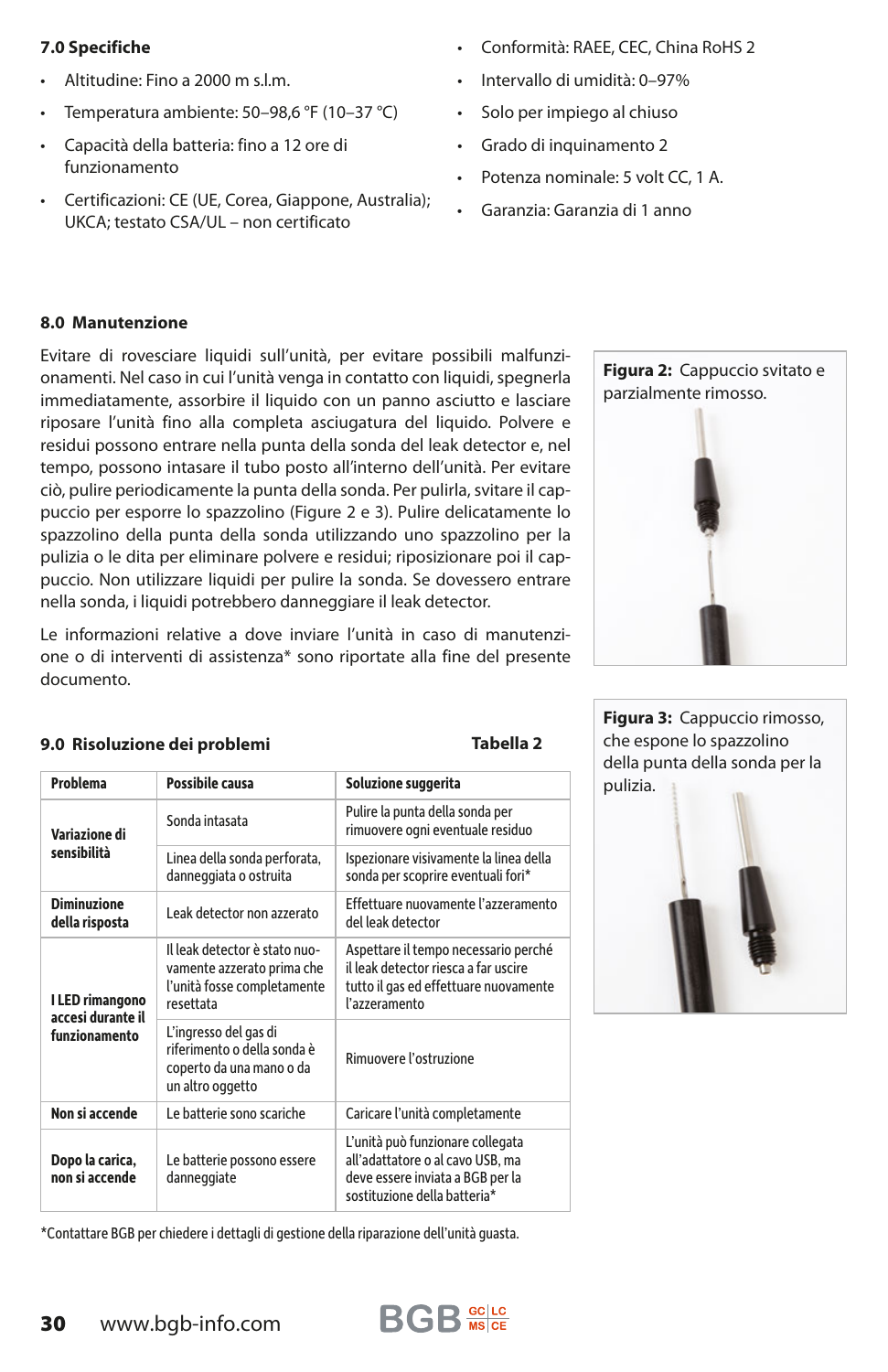#### **10.0 Interpretazione dei risultati**

La Figura 4 mostra l'intervallo di risposta dei LED del leak detector Un numero maggiore di LED rossi o gialli accesi è correlato, in generale, a una perdita superiore.

**NOTA:** Il leak detector non è un dispositivo quantitativo, ma è stato progettato piuttosto per rilevare perdite nei sistemi di gascromatografia.

| Gas                  | Tasso di perdita minimo<br>rilevabile (atm cc / sec) | Colore dei LED |
|----------------------|------------------------------------------------------|----------------|
| Elio                 | $1.0 \times 10^{-5}$                                 | Rosso          |
| ldrogeno**           | $1.0 \times 10^{-5}$                                 | Rosso          |
| Azoto                | $1.4 \times 10^{-3}$                                 | Giallo         |
| Argon                | $1.0 \times 10^{-4}$                                 | Giallo         |
| Biossido di carbonio | $1.0 \times 10^{-4}$                                 | Giallo         |

\*\*ATTENZIONE: Questa unità deve essere utilizzata unicamente per rilevare tracce di idrogeno causate da piccole perdite in un ambiente non infiammabile, ad es. l'ambiente chiuso di un laboratorio, ecc.

**Figura 4:** Grafico di risposta dei LED del leak detector. Un rapporto 1:1 (sonda: riferimento) indica l'assenza di fughe. I LED rossi indicano la presenza di elio e/o idrogeno. I LED gialli indicano la presenza di azoto, argon, e/o biossido di carbonio.



#### **Tip drift**

Il tip drift è un fenomeno per il quale viene registrata una risposta falsa dei LED quando la sonda o l'unità viene spostata velocemente. Il tip drift è intrinseco in tutti i leak detector provvisti di tecnologia a doppio termistore e si basa, in gran parte, sull'asimmetria delle celle di flusso; lo scuotimento o il ribaltamento dell'unità influenza i profili del flusso d'aria, che incidono sul tasso di scambio termico. Se il dispositivo sta funzionando normalmente, il segnale LED tornerà a zero in 3-5 secondi da quando l'unità viene tenuta ferma. In casi estremi, l'unità può aver bisogno di un nuovo azzeramento prima dell'uso. Per evitare il tip drift, assicurarsi di tenere fermo il corpo dell'unità durante l'esecuzione delle misure con la punta della sonda.

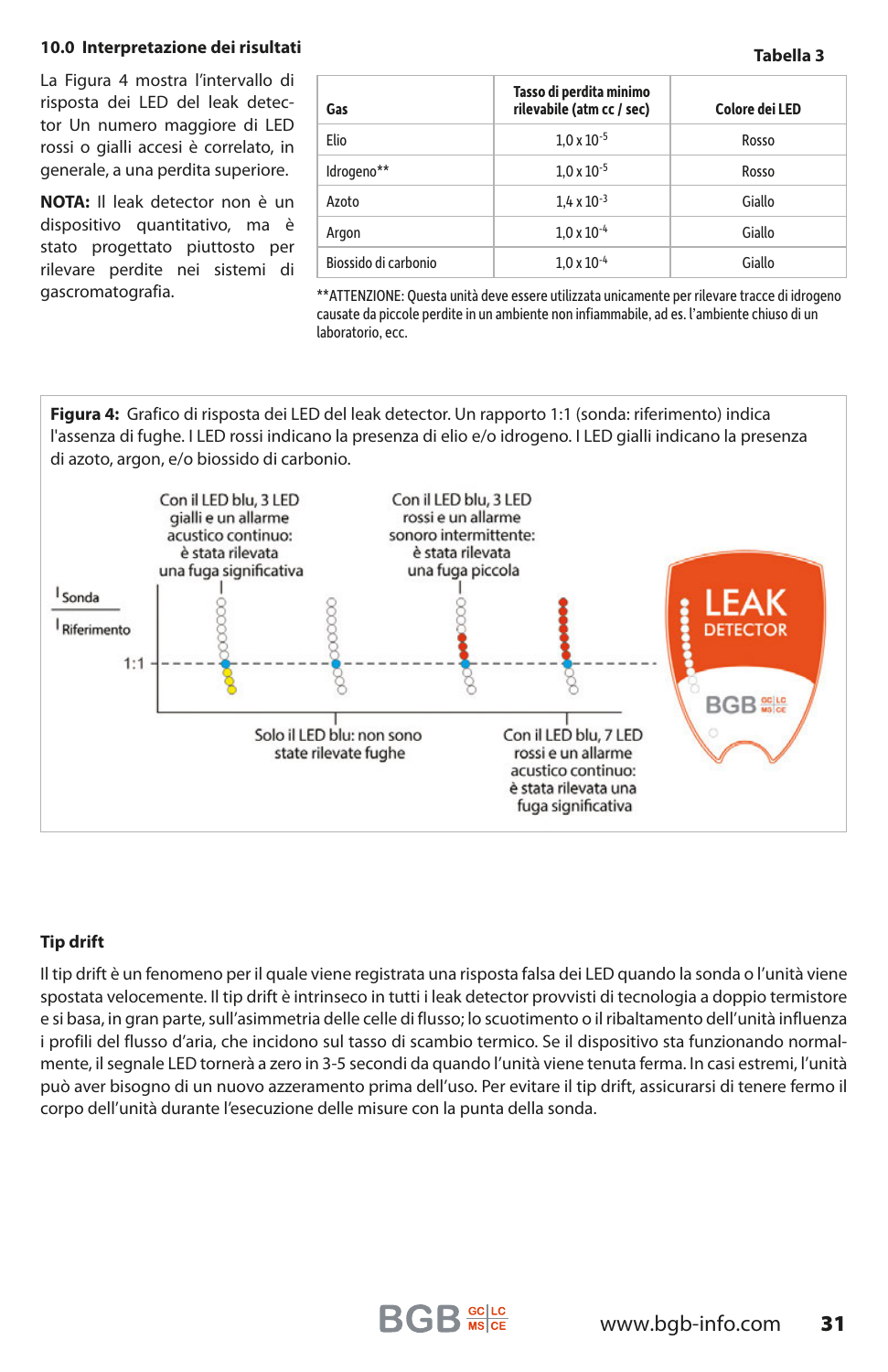#### **11.0 Spiegazione della targhetta sul retro**

- 1. Nome del prodotto.
- 2. Codice catalogo del prodotto.
- 3. Numero di serie del prodotto.
- 4. Superato il test della Commissione energetica della California (California Energy Commission CEC) per i sistemi di carica delle batterie (Battery Charging System - BCS).
- 5. Marchio CE: vedere dichiarazione di conformità
- 6. Marchio KC Korea Certification
- 7. Parametri elettrici.
- 8. Il presente dispositivo è conforme alla parte 15 del regolamento FCC. L'utilizzo è subordinato alle due condizioni che seguono:
	- 1) Questo dispositivo non deve creare interferenze dannose.

2) Questo dispositivo deve accettare tutte le interferenze ricevute, comprese quelle che potrebbero causare un funzionamento non voluto.

- 9. Ragione sociale, indirizzo e informazioni di contatto del produttore.
- 10. Polarità dell'adattatore CA
- 11. Marchio VCCI Certificazione VCCI
- 12. Marchio di conformità RCM (Regulatory Compliance Mark) certificazione australiana
- 13. China RoHS 2
- 14. L'unità è conforme alla direttiva RAEE.
- 15. L'unità è conforme alla direttiva UKCA.
- 16. Il presente apparecchio digitale di classe A è conforme alla norma canadese ICES-003.
- 17. I dispositivi che richiedono assistenza devono essere inviati a BGB.
- 18. Luogo di fabbricazione.
- 19. Chiave di accesso QR.



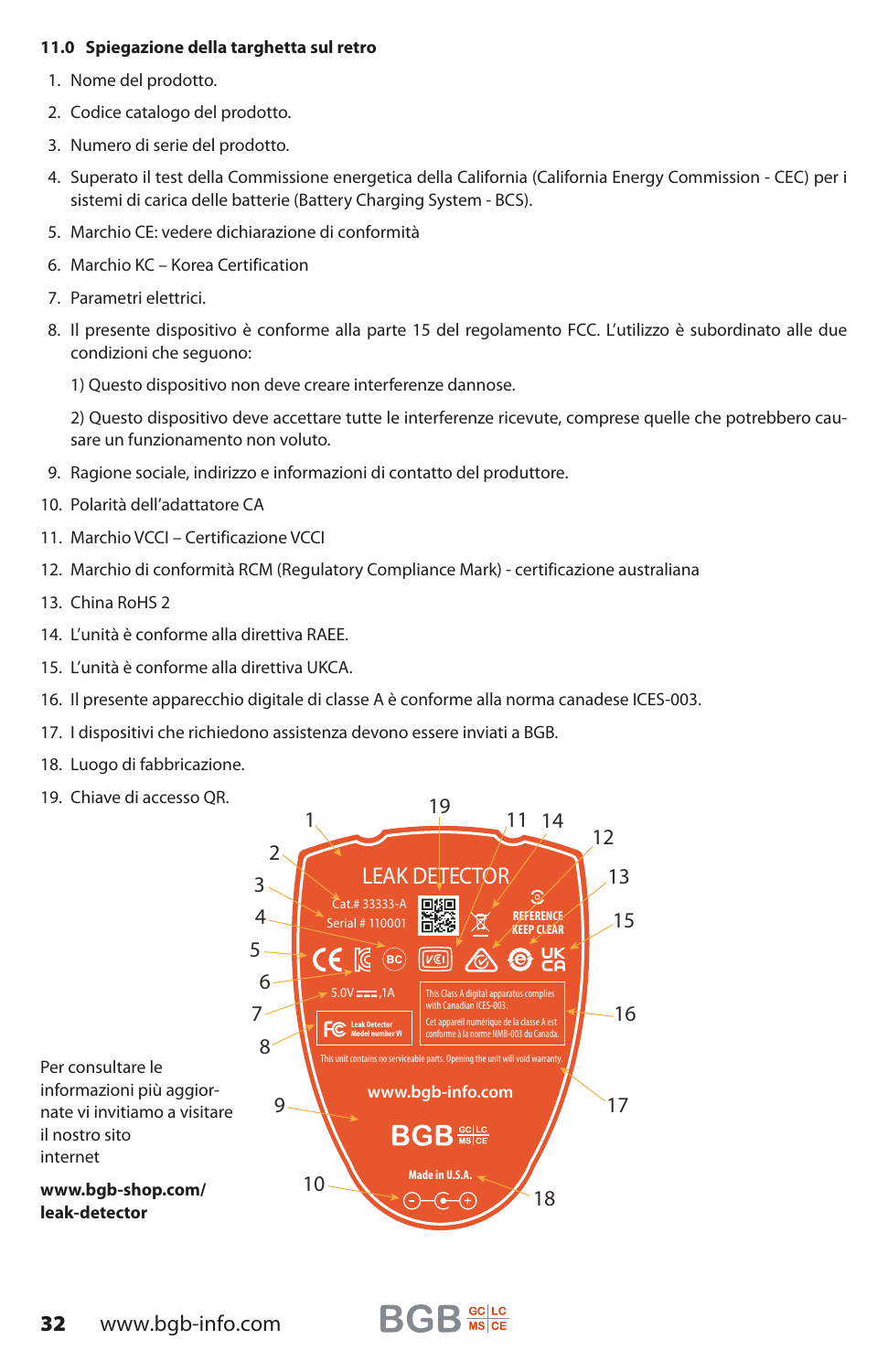

#### **13.0 Assistenza**

Il leak detector BGB usufruisce di una garanzia limitata di un anno dal momento dell'acquisto. Quando chiamate BGB per eventuali dubbi, tenete a portata di mano il numero di serie del leak detector.

La durata prevista per la batteria, con un uso corretto, è di circa due anni dal momento dell'acquisto. I clienti dovranno inviare l'unità a BGB per la sostituzione della batteria. In tale occasione, è possibile effettuare anche la manutenzione preventiva dell'unità. È possibile che venga addebitata una certa quota per la manutenzione dell'unità.

Per domande, malfunzionamenti o servizi di riparazione, contattare l'ufficio BGB locale. I dettagli di contatto si trovano a pagina 36.

### Optional Accessories

#### **Astuccio morbido/Custodia**

Ideale per la conservazione del leak detector in spazi più piccoli, come una cassetta degli attrezzi.

cat.# 33333-A-CASE

#### **Riduttore piccolo per la sonda**

Verificate la presenza di eventuali fughe difficili da raggiungere usando il riduttore piccolo per la sonda. cat.# 33333-A-PROBE

#### **Kit di ricarica**

Include un adattatore di corrente universale e un cavo USB per la ricarica. cat.# 33333-A-PA

**Cavo USB per la ricarica** Per una ricarica comoda mediante porta USB. cat.# 33333-A-CABLE









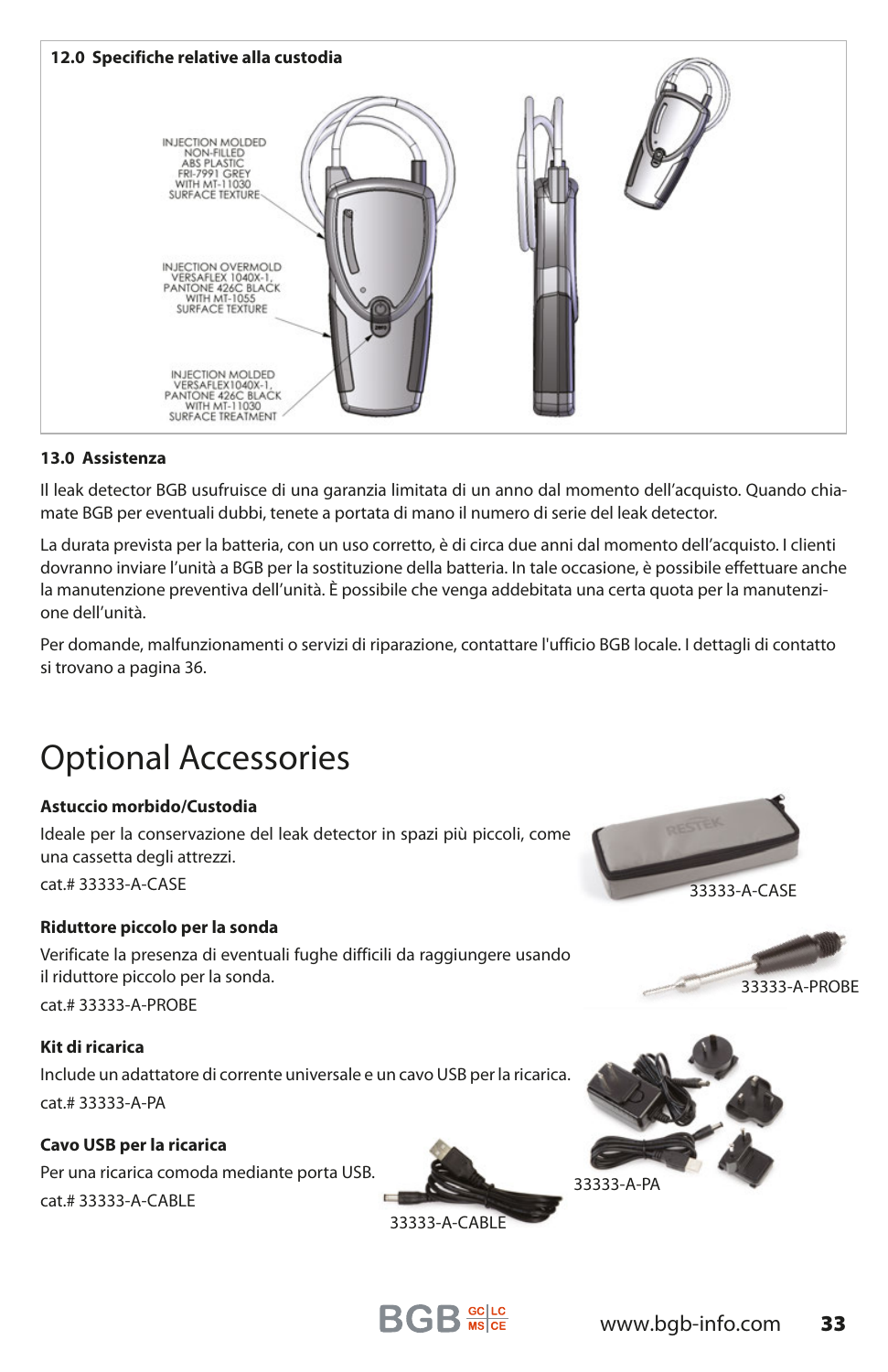

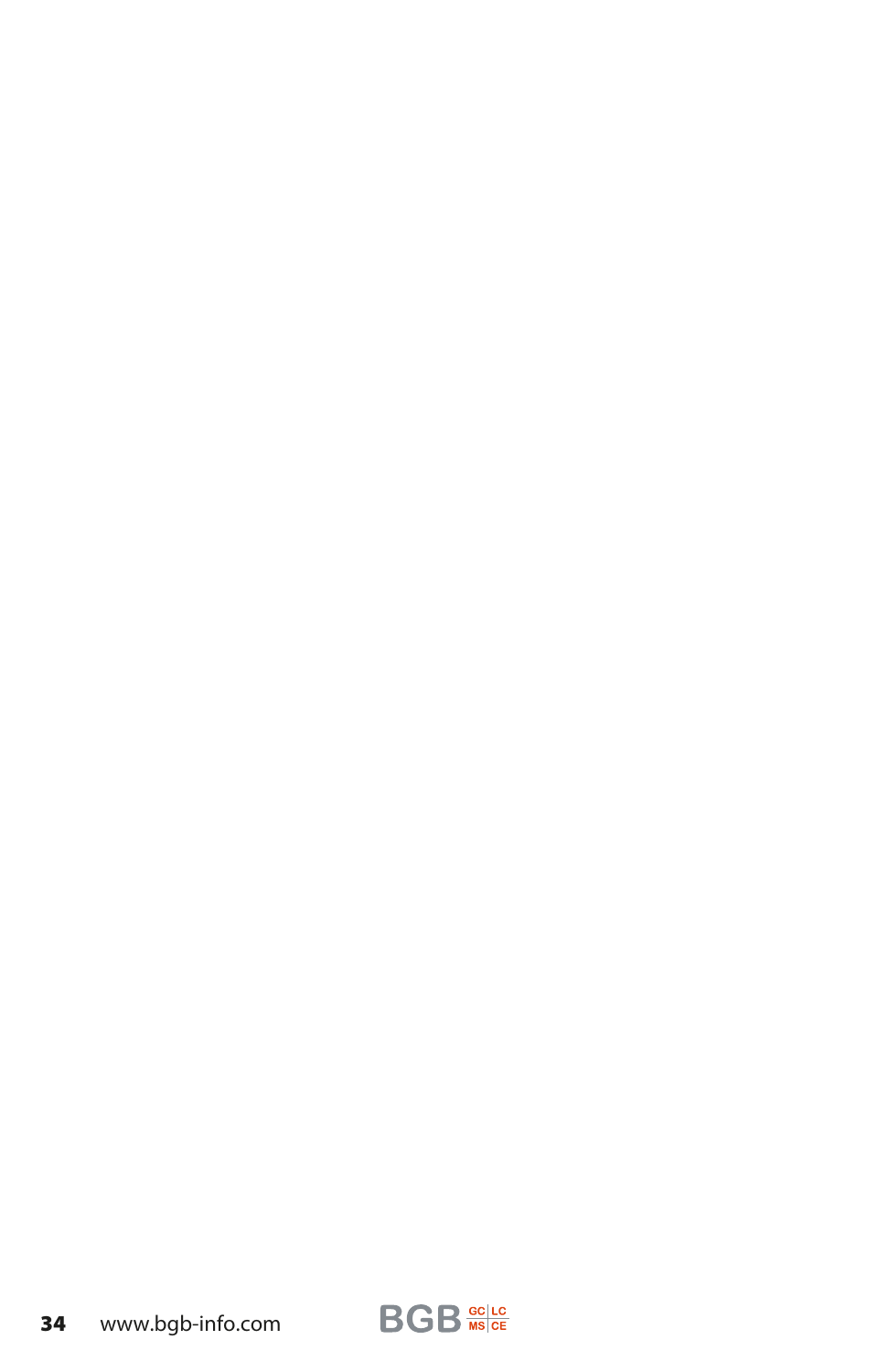